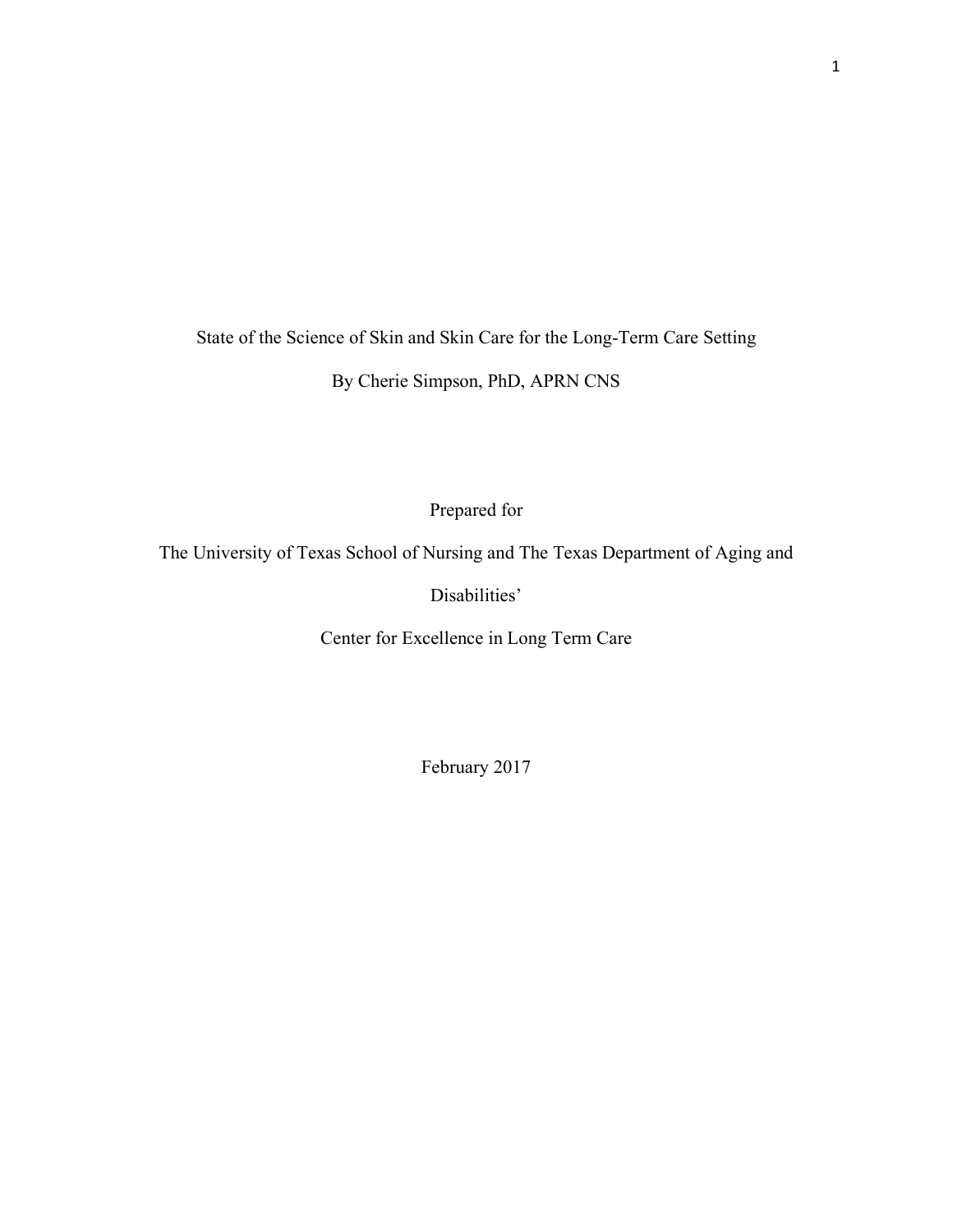State of the Science of Skin and Skin Care for the Long-Term Care Setting

Although it is the body's largest organ, skin is often underappreciated. Skin not only provides a protective barrier for the human body, it also plays an active and important role in physiological processes such as thermoregulation and immunological function (Egert & Simmering, 2016). But aging impacts the skin's function, just as it does the function of other organs. Both intrinsic and extrinsic factors can damage the skin, eroding the older adult's quality of life. Skin care is therefore especially important for the older adult. The purpose of this paper is to provide the state of the science on skin and skin care as it relates to residents in long-term care facilities.

## **Aging Changes in the Skin**

The skin has three layers: the epidermis, the dermis, and subcutaneous tissue, which work together to provide protection, prevent infections, and regulate core body temperature (Al-Nuaimi, Sherratt, & Griffiths, 2014). Both structural and biochemical changes in the skin occur in all three layers. Particularly on the face, neck, and upper chest, the epidermis decreases in thickness at the rate of approximately 6.4% per decade, with decreased epidermal turnover (Waller & Maibach, 2005). Melanocytes in the epidermis, which provide skin pigmentation and protection from ultraviolet light, decrease in number at a rate of 8% to 20% per decade, causing the appearance of uneven skin pigmentation in the older adult (Waller & Maibach, 2005). Thinning of the dermis and loss of collagen and elastin result in laxity and wrinkling of the skin. The loss of supporting collagen and elastin fibers also allows bleeding into skin with minor or even no injury, resulting in senile purpura (Kirkup, 2014). With age, reduced water and fat emulsion in the skin result in dryness, and changes in keratinocytes within the epidermis result in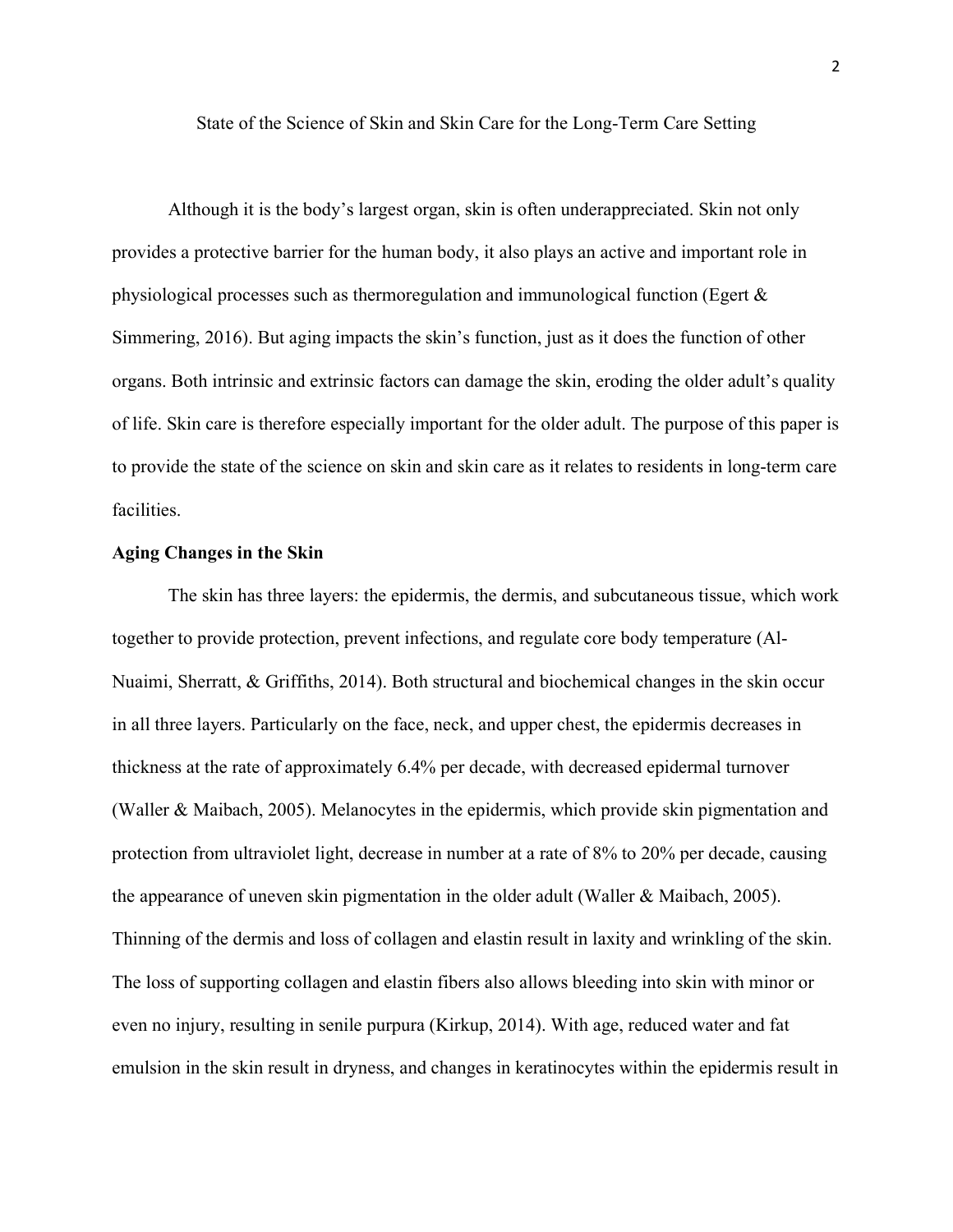visible exfoliation (scaling or flaking; Al-Nuaimi et al., 2014; Kirkup, 2014). The aging skin is also more likely to develop a variety of benign lesions such as seborrheic keratosis, skin tags, and hemangiomas, which can be unsightly or annoying (e.g., they may cause itching or snagging on clothes).

Collectively, these changes suggest an image of aging skin that the individual can find cosmetically displeasing, with psychosocial sequelae. In a youth-centered society such as ours, the skin's appearance can stimulate ageism and promote stereotypes. It has been demonstrated that stereotypes about age and physical activity result in decreased vitality; stereotypes about aging are linked to older adults's sense of health (Emile, d'Arripe-Longueville, Cheval, Amato, & Chalabaev, 2015). Research has also found that older adults with dermatological conditions such as eczema have higher rates of depression than do those without such conditions (Kim et al., 2013). So the appearance of aging skin can affect both the older adult's sense of self and the older adult's health.

Although changes in aging skin are visible to all, the skin's changes in structure and function are especially relevant to the discussion of care of the skin in patients in long-term care. Body temperature is important as a physiological marker of health, with higher body temperatures reflecting a febrile state of possible illness. The skin participates in thermoregulation by heat dissipation, which occurs through cutaneous vasodilation and sweating, and by heat generation, through shivering (Charkoudian, 2003). As we age, with physiological changes in circulation, decreases in sweat gland function, and neurological changes, the skin functions less efficiently, and through a variety of mechanisms, the core temperature of the aging adult is generally thought to be lower than that of younger adults. However, current research provides conflicting reports on this assumption. Waalen and Buxbaum (2011), in a retrospective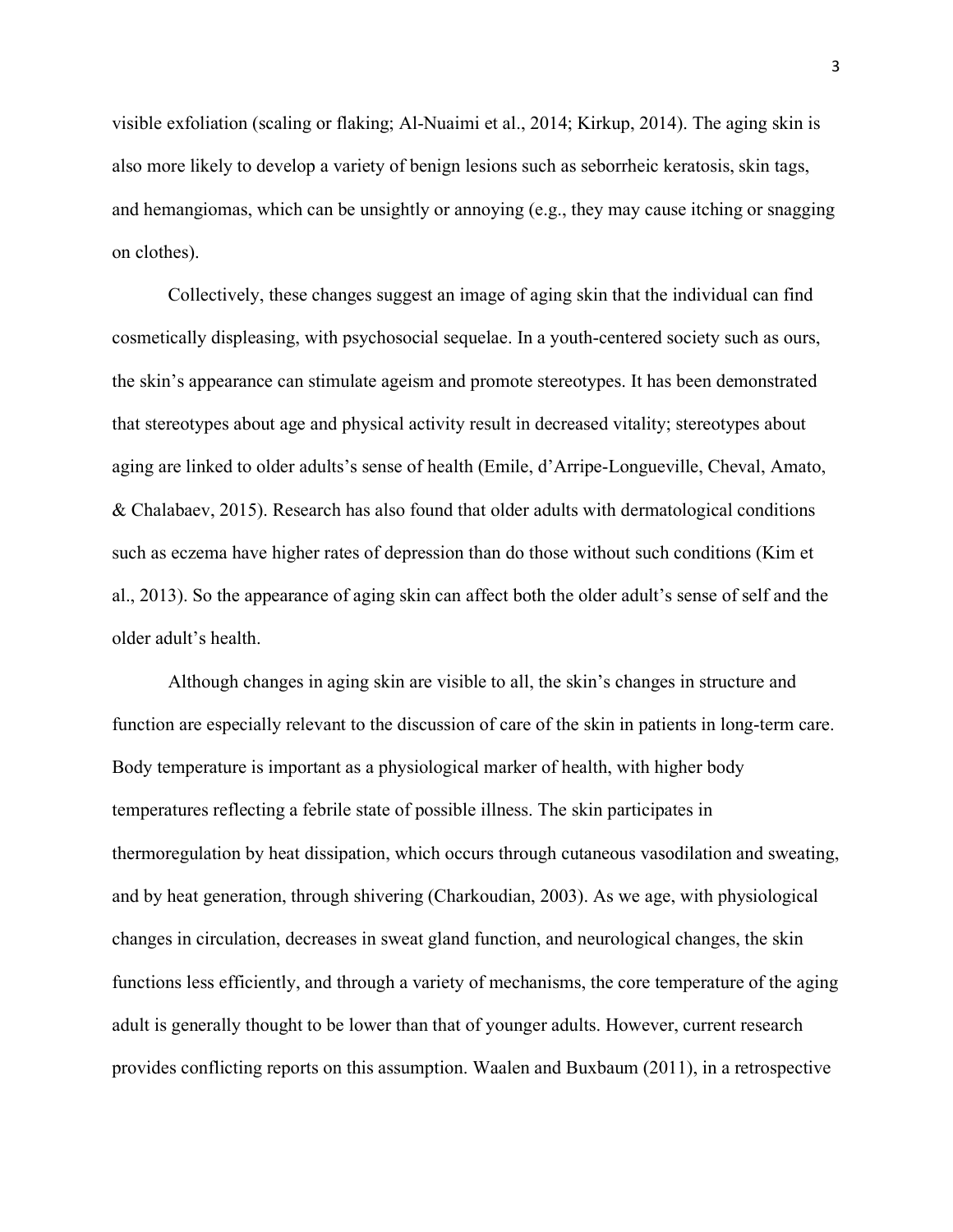review of body temperature in 18,630 healthy individuals, found that mean temperature decreased with age. Another study found that temperatures did not vary between older and younger adults in the winter, but that in the summer, younger adults did have lower body temperatures (Lu & Dai, 2009). In both of these studies, all groups had lower body temperatures than the accepted normal temperature of 98.6° Fahrenheit or 37° Celsius. Factors like body mass index also affected core temperature. Wallen and Buxbaum proposed that lower body core temperature might provide a survival advantage, but more research is needed to understand the idea of lower core temperature in relation to longevity. With respect to skin and thermoregulation, it is important that the clinician have knowledge of a healthy older person's baseline temperature to be able to identify changes that might indicate illness or a negative change from baseline.

In the skin's role of protection, the thinning of the epidermis and slowing of keratinocyte turnover reduces the skin's integrity as a barrier, resulting in increased susceptibility to bacterial, viral, and fungal infections or conditions such as contact dermatitis (Al-Nuaimi et al., 2014). The thinning of the dermis along with the reduced production of collagen and elastin reduce elasticity and resistance to injury as well. As people age, the skin becomes more vulnerable to skin tears, for example. A critical change occurs through the retraction of structures known as papillae, which connect the epidermis to the dermis (Miller, 2009). This reduction in the integrity of the interdigitation of the epidermis and dermis, which begins in the sixth decade of life, reduces resilience to shearing forces that can lead to skin breakdown (Farage, Miller, Elsner, & Maibach, 2013). This is compounded by reduced nerve endings, which create greater risk for injuries from heat or pressure, and by reduced fat in the subcutaneous layer, which can contribute to the reduced resilience to shearing forces and skin tears. Vascular atrophy in the skin reduces blood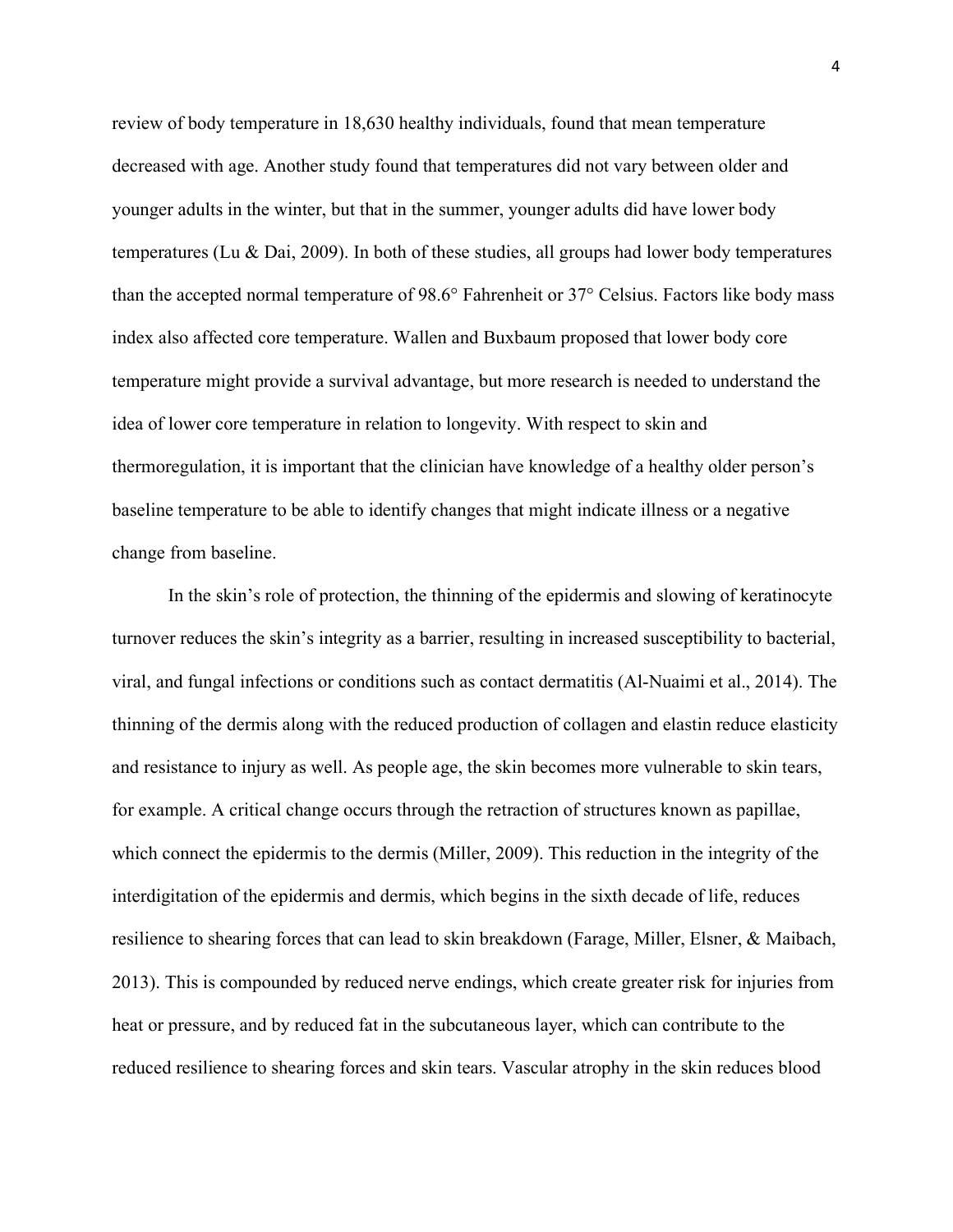and nutrient supply, which results in vulnerability to bruising and slow wound healing. In fact, many structural changes in the skin contribute to slow wound healing (Al-Nuaimi et al., 2014). Finally, reduction in immune functioning cells known as Langerhans cells and in the action of cell-mediated immunity leads to increased incidence of cutaneous infections and dermatitis.

All of these changes in the skin are intrinsic factors that increase vulnerability to injury in the older adult. Among them, the most problematic are the thinning of the epidermis and the disengagement of the epidermis from the dermis. These changes make the skin more vulnerable to injury, leading to the two most common and undesirable wounds found in long-term care: skin tears and pressure ulcers. But it is not just intrinsic factors that create injury; external factors contribute as well. For example, at least three external factors are implicated in pressure ulcers: the surface that the older adult is subjected to, the temporal length of exposure to pressure, and the way in which the individual is moved in bed, causing shearing that separates the epidermis from the dermis. For patients in long-term care facilities, the risks for insults and injury to the skin are greater because residents usually have higher rates of immobility, need greater assistance in care, have multiple co-morbidities, and have issues with nutrition, all of which contribute to vulnerability to injury.

## **Common Skin Problems in Long-Term Care**

#### *Dry Skin*

Dry skin or xerosis is common among the elderly, owing to a multitude of factors. Even though dry skin is a common problem, however, there is little research on dry skin or on treatments for dry skin in the elderly. Estimations of the occurrence of dry skin occur in the literature dating back to the 1980s; Hardy (1990) estimated that 59% to 75% of older people experience dry skin. The causes of dry skin may be found among the changes in aging skin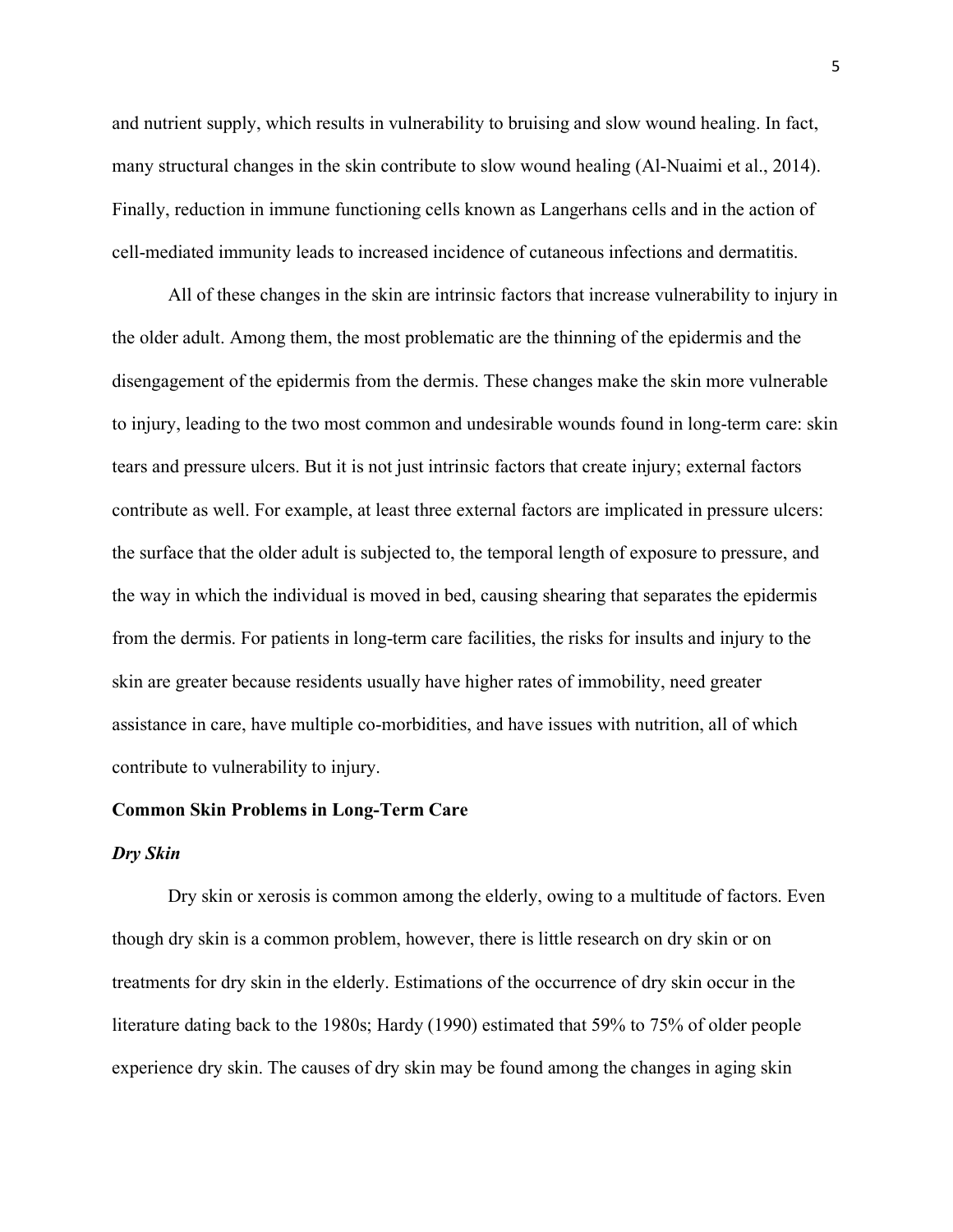described earlier. There is a reduction in sweat gland function and a lack of production of sebum, both of which normally keep the skin hydrated. In aging skin, regeneration is less efficient. The resulting dry skin can become scaly, and it is often accompanied by itching (Taylor, 2014). Pathologic conditions can also cause dry skin or exacerbate the dryness of normal aging. For example, thyroid disease, renal failure, iron deficiency, and hypovitaminosis A, B, C, and E can cause dry skin. So too can medications such as statins. Environmental factors that contribute to dry skin include soaps, insufficient rinsing of the skin, vigorous drying with a towel, temperature, and low humidity (Taylor, 2014).

Research to test treatment protocols for dry skin is limited. Hardy's (1990) pilot study was designed to determine contributing factors for dry skin, refine an instrument for measuring dry skin in the elderly (the Skin Condition Data Form), and test the effectiveness of a bathing intervention for a sample of 15 residents in a long-term care setting. The bathing protocol comprised baths twice a week for 6 weeks with a superfatted soap, water temperature of 90°– 100°, immersion to chest or in shower for 10 min, patting rather than rubbing skin dry with a cotton towel, and application of mineral oil over the entire body. The small sample size limits interpretation of Hardy's findings; but scaling and flaking were good indicators of dry skin, and the bathing protocol promoted the retention of moisture and reduced dry skin. However, patients who did not use soap before entering the study had lower total dryness scores before the intervention and lower flaking scores than did participants who used soap. Hardy concluded that for patients with flaking skin, bathing without soap might be better. In summary, although dry skin seems to be inherent to the physiological changes of aging, specialized skin care can still promote healthier skin.

## *Pruritus*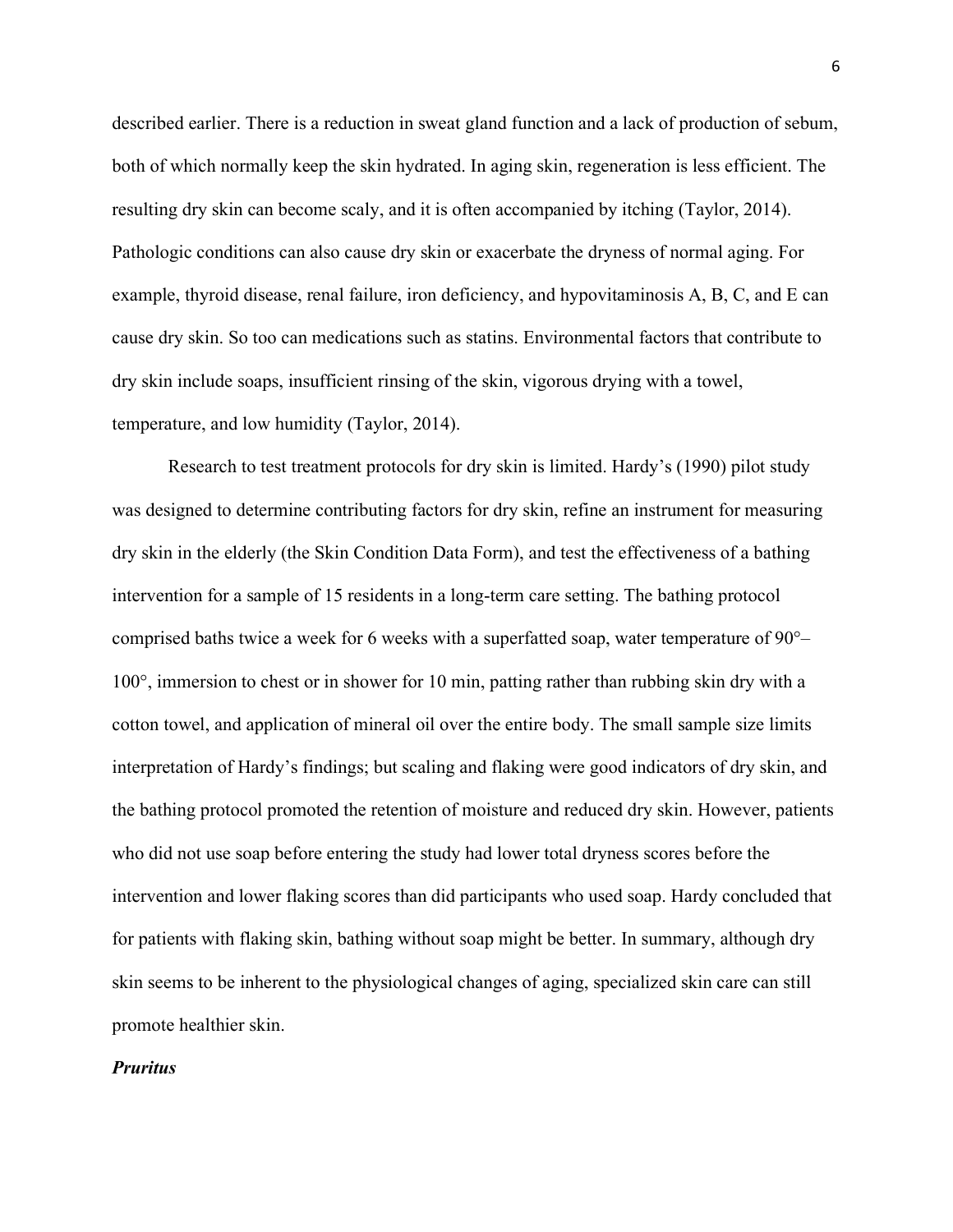Pruritus, or itching skin, can accompany dry skin. Much like dry skin, itching has a multitude of causes, including changes that accompany aging: decreased water content in the stratum corneum (the outermost layer of the epidermis), more alkaline pH, and decreased sebaceous and sweat gland function (Valdes-Rodriguez, Stull, & Yosipovitch, 2015). Other contributing factors to itching include changes in the innate and adaptive immune system. Neuropathic disease processes (e.g., shingles, diabetes) can cause itching, as can other systemic diseases such as hepatobiliary disease or hyperthyroidism. Itching can also be a reaction to medications such as calcium channel blockers, thiazides, and codeine. Psychogenic conditions such as psychosis, obsessive compulsive disorder, anxiety, and somatoform disorder have been related to itching as well (Valdes-Rodriquez et al., 2015).

Management of itching begins with thorough historical documentation and an assessment of whether the condition is acute or chronic (lasting longer than 6 weeks). Standard questions about the intensity and temporal pattern of the itching, as well as about ameliorating and exacerbating factors, should be included along with a full medical and social history. A social history that includes alcohol or drug abuse might indicate liver insufficiency as a source of itching. Furthermore, in the long-term care setting, it is imperative to assess whether or not other residents are experiencing itching, in order to rule out infestations of parasites such as scabies (Valdes-Rodriquez et al., 2015). Physical examination of the entire body is warranted, as well as laboratory tests for complete blood cell count, basic metabolic panel, liver function, thyroid function, and erythrocyte sedimentation rate. For an older adult with an acute onset of chronic itching, cancer must be considered as a possible diagnosis, because cancers such as liver cancer and prostate cancer, as well as myeloproliferative disorders, have been associated with itching (Valdes-Rodriquez et al., 2015). Management of pruritus requires a holistic educational approach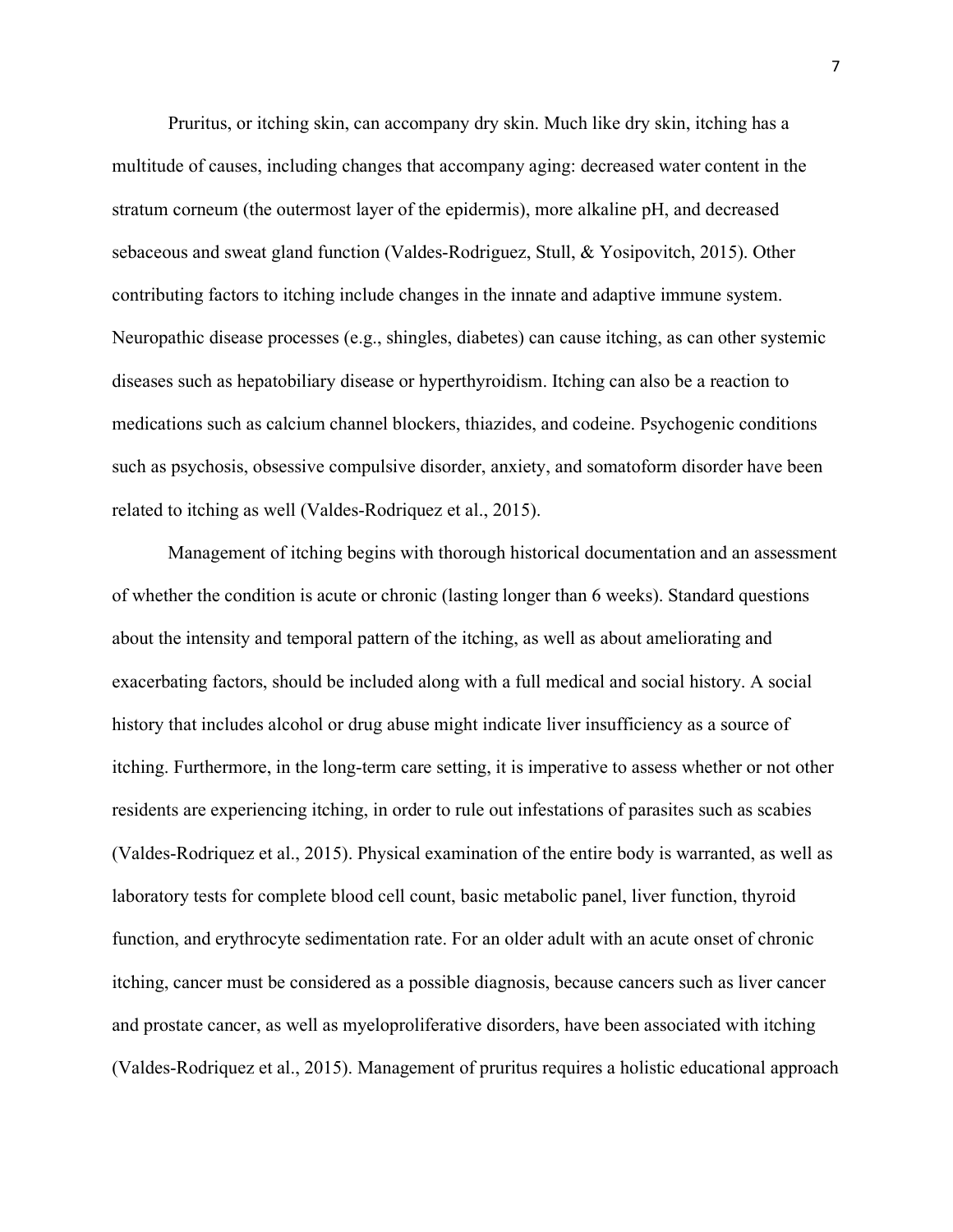for the patient, behavioral and environmental modifications, and medications specific to the individual. Education for the patient should be focused on preventing scratching, which can create cutaneous inflammation and secondary infection. Fingernails should therefore be kept short. Cool or lukewarm water may decrease discomfort during bathing. Medications for itching range from topical emollients, salicylic acid, capsaicin, and corticosteroids to systemic treatments with antihistamines such as hydroxyzine, certirizine, fexofenadine, or loratadine; antidepressants of all classes; the mu-opioid receptor antagonist naltrexone; and even ultraviolet A and ultraviolet B light therapy (Valdes-Rodriquez et al., 2015). Because the etiology of pruritus is complex, research producing evidence-based guidelines for treatment of pruritus is limited. Two reviews were identified for the present study. A 1999 review of the efficacy of antihistamines in the treatment of atopic dermatitis (common pruritic inflammatory skin disorder) found weak evidence (sample size or study design) supporting the use of antihistamines (Klein & Clark, 1999). A more recent review conducted by Hong, Buddenkotte, Berger, and Steinhoff (2011) provides a robust account of the management of pruritus in atopic dermatitis, including topical, systemic, and complementary and alternative therapies as well as evidence supporting each treatment. The significance of this review for long-term care is its holistic approach, including review of pharmacological and non-pharmacological interventions, support of multidisciplinary approaches, the offering of educational material for patients, and a "therapeutic ladder" for treatment. In summary, pruritus is a symptom with complex origins that can effect quality of life in the older adult. Its management requires a comprehensive, holistic approach to diagnosis and management.

## *Incontinence-Associated Dermatitis*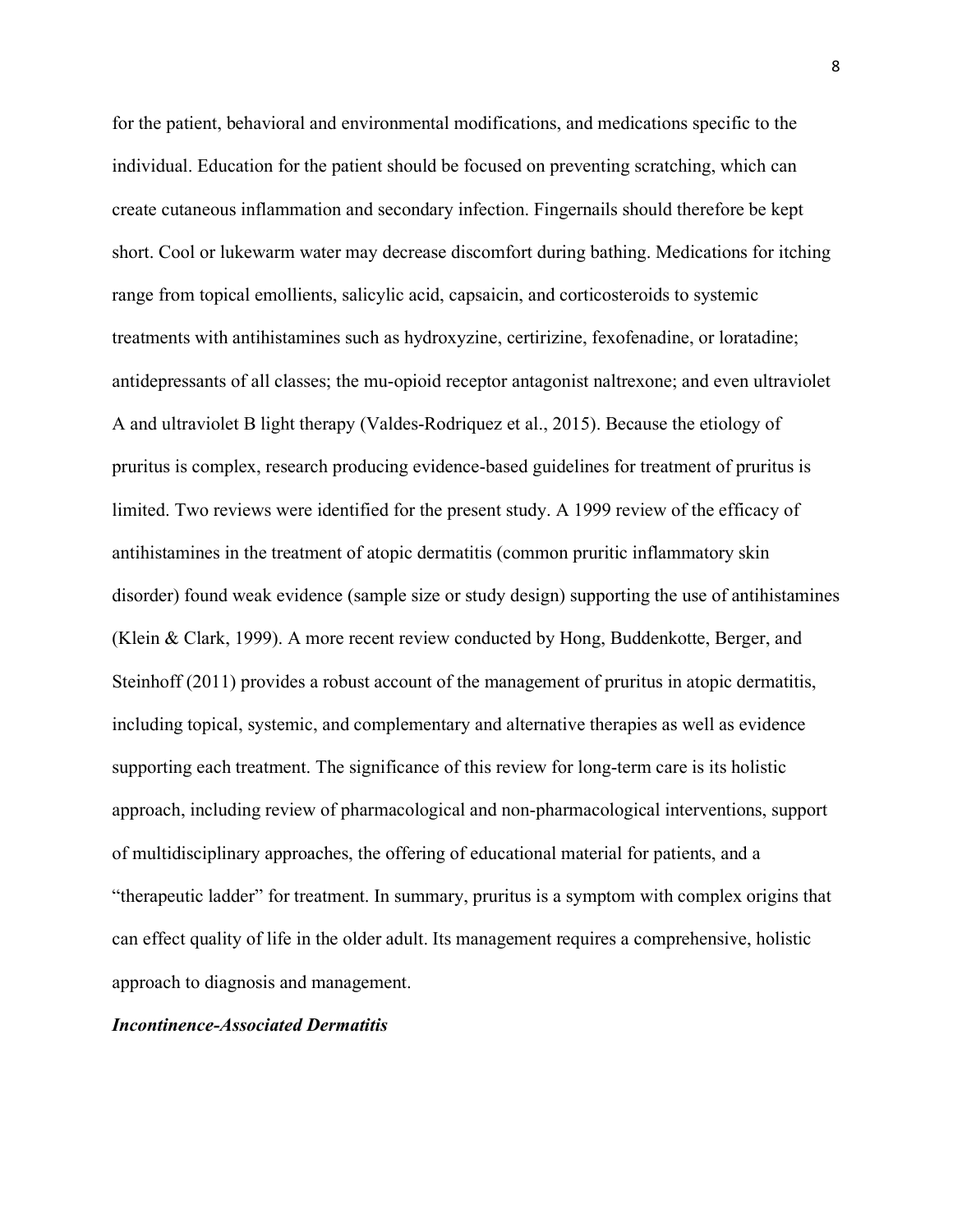Another type of dermatitis more specific to residents of long-term care facilities is incontinence-associated dermatitis (IAD). IAD occurs with extended exposure to urine or feces. It is estimated that 54.4% of long-term residents and 23.6% of short-term residents in nursing homes have incontinence of both bowel and bladder, and that 75.8% of long-term and 46.1% of short-term residents have incontinence of either bowel or bladder (Gorina, Schappert, Bercovitz, Elgaddal, & Kramarow, 2014). The financial impact of IAD is high—an estimated 5.3 billion dollars annually—and the personal cost to the individual can be significant. Patients with IAD may experience pain, burning, itching, loss of independence, impaired sleep, and reduced quality of life, and they are at risk for secondary infections such as candidiasis (Beeckman et al., 2015). Research and evidence-based practice regarding IAD has grown over the past decade, beginning with the first consensus panel of 6 American nurses meeting in 2005 and continuing on to the international consensus panel made up of 16 nurse clinicians and researchers, 2 physicians, and 2 basic clinical science researchers from 7 countries that produced the most current guidelines in 2015 (Gray, McNichol, & Nix, 2016; http://www.woundsinternational.com/consensusdocuments/view/incontinence-associated-dermatitis-moving-prevention-forward).

Highlights from the guidelines for IAD include a detailed explanation of the mechanism of skin breakdown. The increase in skin alkalinity with exposure to urine allows microorganisms to create skin infection. The lipolytic and proteolytic components of feces damage the stratum corneum of the epidermis, allowing infection, and for patients with incontinence of both bowel and bladder, the effects of these two conditions are combined (Beeckman et al., 2015). The guidelines do not recommend a separate tool for assessing risk for IAD but do list key risk factors that should be assessed, including type and frequency of incontinence, use of occlusive containment products, poor skin condition, decreased mobility, diminished cognitive awareness,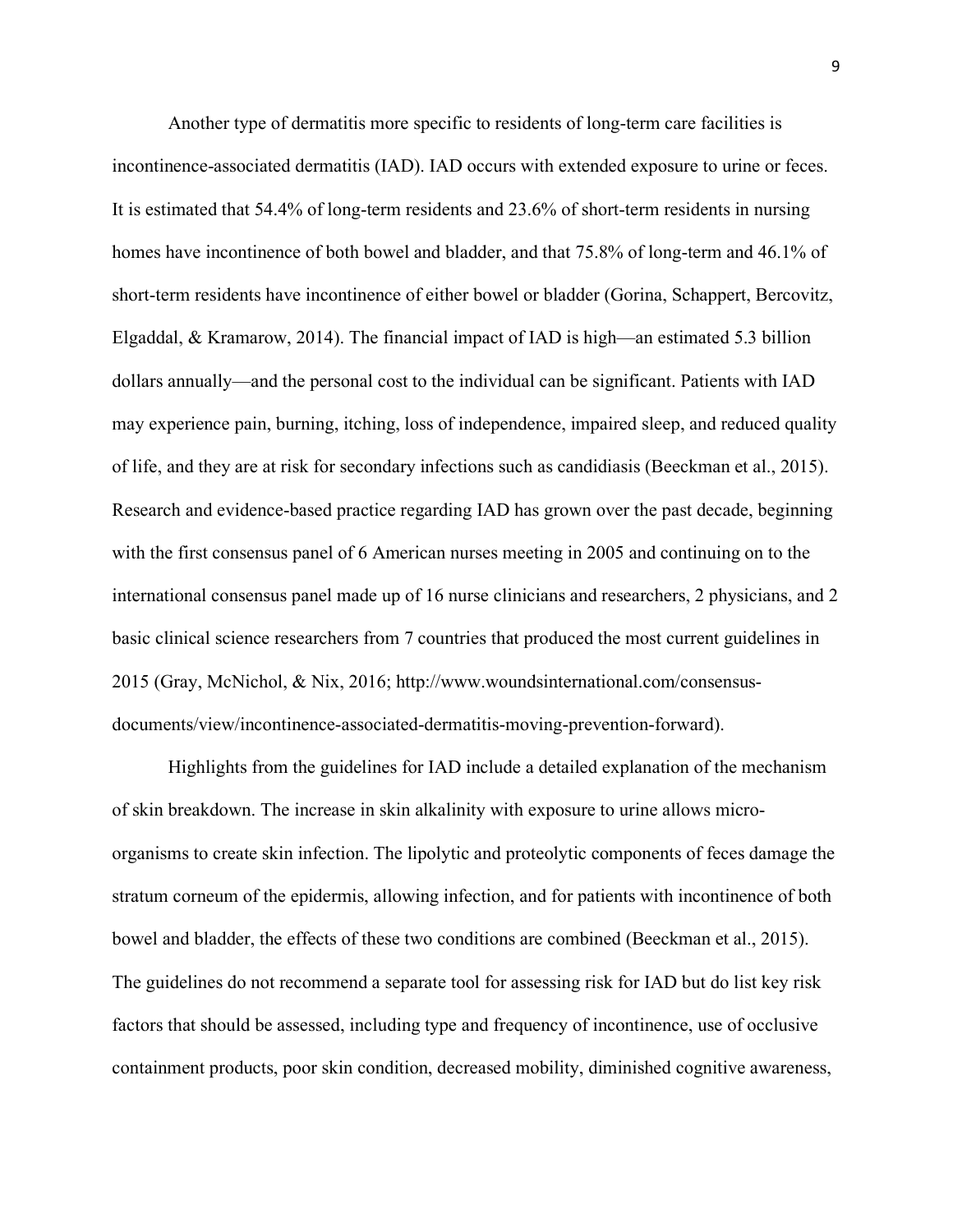loss of ability to perform personal hygiene, pain, medications (antibiotics, immunosuppressants), poor nutritional status, and critical illness. The panel notes that more focus is being placed on the impact of certain medications such as steroids, antibiotics, and chemotherapies and on how they are excreted in the urine and feces and may increase the risk of IAD (Beeckman et al., 2015). This area has been identified for further research.

Prevention of IAD is preferred. Although there is some racial disparity in occurrence of incontinence (Gorina et al., 2014), research has shown that there is no racial disparity in prevention programs for IAD in long-term care facilities (Bliss et al., 2016). The two key components to prevention are the management of incontinence and the implementation of a structured skin care regimen. To this end, researchers are trying to develop better products to manage incontinence. An optimized adult brief that minimizes occlusion and creates a more optimal pH condition has shown some promise for reducing IAD (Beguin et al., 2010).

One main addition to the most recent consensus guidelines for IAD is the recommendation to use a simple categorization tool: no redness  $=$  skin intact; Category 1  $=$  red, but skin intact; and Category  $2 =$  red, with skin breakdown. These categories can be used in the treatment course algorithm provided in the guidelines. The principles for treatment include *cleanse*, *protect*, and *restore* (Beeckman et al., 2015). An important recommendation for cleansing the skin is to use a product with a pH range similar to that for normal skin rather than traditional soaps. The guidelines state the principles of "cleaning daily, using techniques that minimize friction, use soft disposable non-woven cloth and gently dry skin if needed" (p. 13). They also recommend products for skin protection and state principles of protection: "applying the skin protectant at a frequency consistent with its ability to protect the skin and in line with manufacturer's instructions; ensure the skin protectant is compatible with any other skin care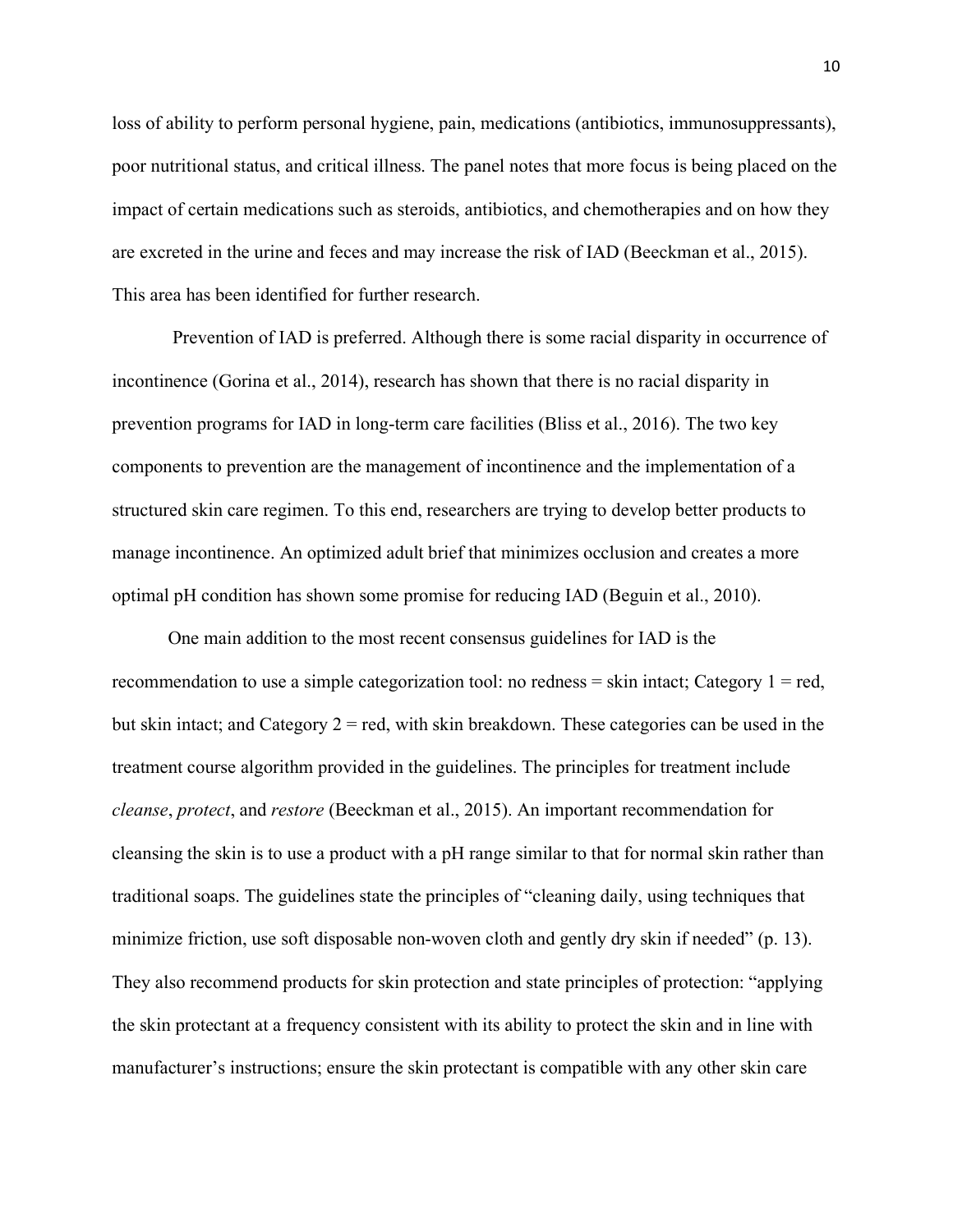products; apply the skin protectant to all skin that comes into contact with or potentially will contact urine and/or feces" (p. 14). The practice of restoring the skin means to use products designed to be left on the skin, including those that hold water in the stratum corneum (e.g., glycerine products). In the unfortunate event of a secondary infection such as candidias, which is the most common infection, appropriate topical treatments should be applied. Caution is recommended about the judicious use of these products as opposed to routine application, owing to the ever increasing number of antimicrobial-resistant infections (Beeckman et al., 2015). These consensus guidelines are an excellent resource for the prevention and management of IAD, but research and evidence are still needed especially with regard to the differentiation of IAD from pressure ulcers. Developing technologies to assist in differential diagnosis and further research into relationships among pressure ulcer risk, pressure ulcer occurrence, and IAD will move the science and clinical practice forward (Gray et al., 2016).

## *Pressure Ulcers*

Literature on pressure ulcers in nursing homes generally starts with comments such as the following: "pressure ulcers remain a common medical problem" (Abel et al., 2005, p. 181); they are "an indicator of poor-quality care" (Bergstrom et al., 2005, p. 1721); or they are "one of the quality measures used to evaluate care of nursing home residents" (Bergstrom et al., 2008, p. 1252). Pressure ulcers are defined as "a localized injury to the skin and/or underlying tissue, usually over a bony prominence, resulting from a sustained pressure (including pressure associated with sheer)" (National Pressure Ulcer Advisory Panel [NPUAP], 2014, p. 18). Yet despite the fact that from 2000 to 2002 there was a reduction in pressure ulcer incidence rates in Texas nursing homes participating in a program of process improvement for education and prevention (Abel et al., 2005), pressure ulcers are still a target for quality measure and quality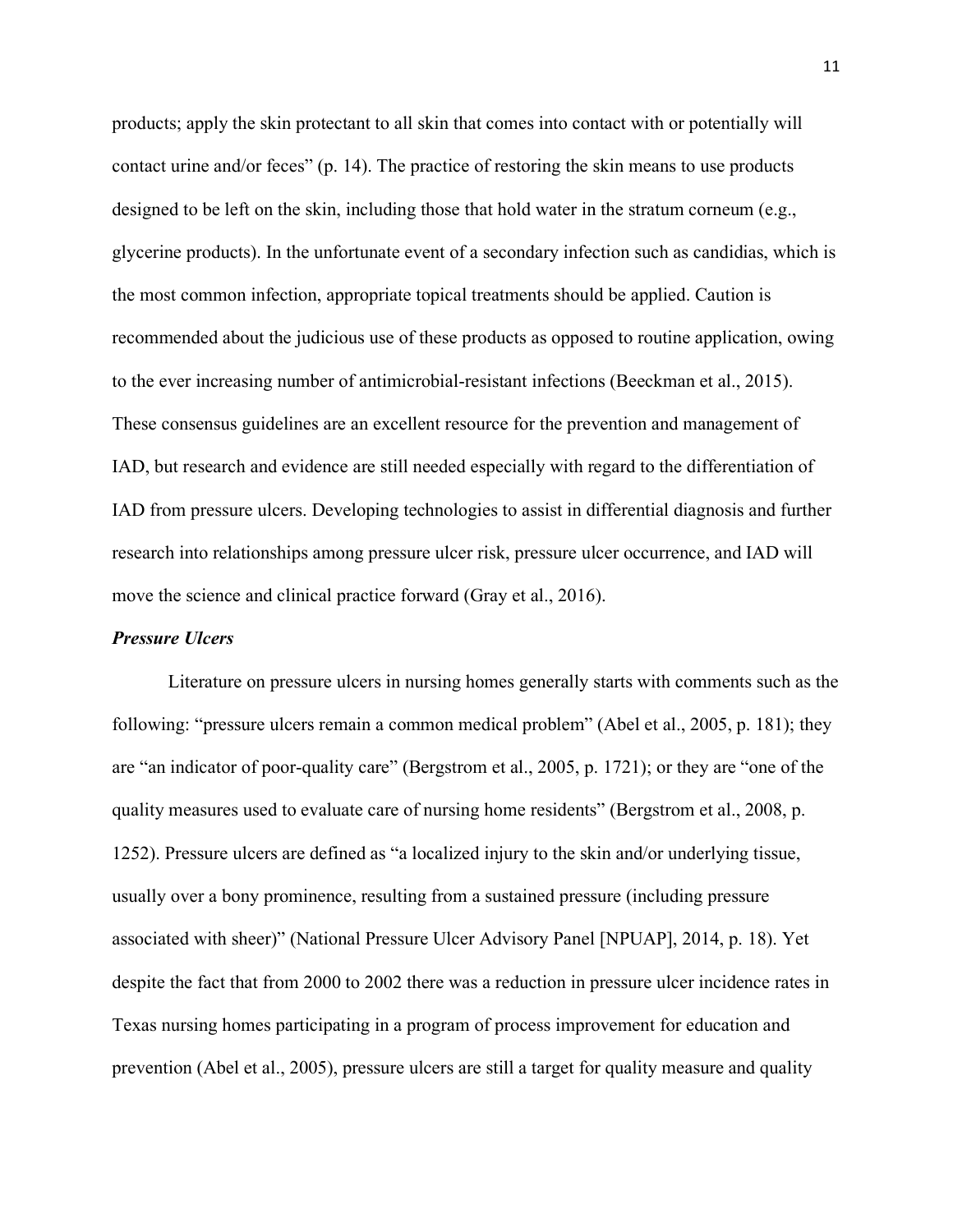improvement. For example, pressure ulcers remain a part of the preventable adverse reporting system for hospitals and ambulatory surgery centers in Texas (Texas Department of State Health Services, 2015). Pressure ulcers occur across the continuum of care, with prevalence and incidence varying in different settings, but the NPUAP (2014) indicates that in long-term care settings the incidence rate ranges from 3.65% to 59%, with more recent studies having a range of prevalence from 9.5% to 14.5% and incidence rates of 1.9% to 5%. A study of 2,936,146 nursing home residents demonstrated a prevalence of 10.1% (Ahn, Cowan, Garvan, Lyon, & Stechmiller, 2016). Pressure ulcers remain a focus of attention for prevention and improvements in treatment because of the burden to the individual patient as well as the healthcare system.

Different from the rather young stage of research and development of evidence-based clinical practice guidelines developed for IAD, the research and evidence for the prevention and treatment of pressure ulcers is robust. The collaborative effort of three international pressure ulcer advisory panels has resulted in the publication *Prevention and Treatment of Pressure Ulcers: Clinical Practice Guideline* (NPUAP, 2014). This guideline indicates the strength of the evidence supporting its recommendations and includes strengths for the recommendations, ranging from "definitely do it" (2 thumbs up) to "definitely don't do it" (2 thumbs down). The guideline is available at http://www.internationalguideline.com/guideline. The full guideline is available for purchase, but an abridged quick reference guide can be downloaded at no cost.

NPUAP's guideline covers the etiology of pressure ulcers, steps for prevention, interventions for prevention and treatment, specific treatment recommendations, and considerations for special populations such as older adults. Highlights for the different topics pertinent to the care of long-term residents will be reviewed here, but they should not be considered as a replacement for the guideline's recommendations; this is simply an overview.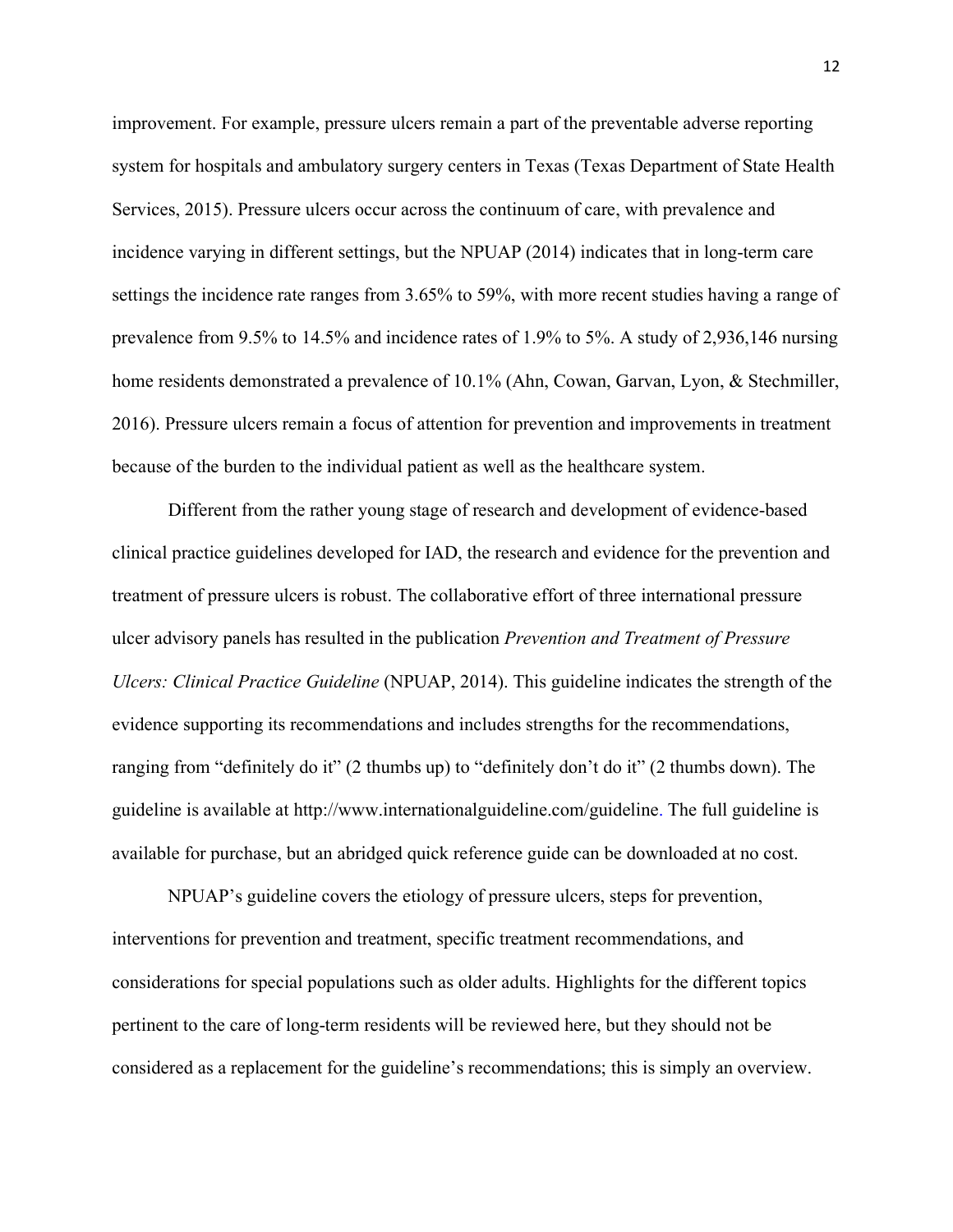The guideline's section on the etiology of pressure ulcers expands on the general understanding that pressure ulcers develop as a result of the internal response to external mechanical load, which is defined as the force applied to an individual's soft tissue as the skin contacts a solid surface. This is critical in the older adult, in whom the interdigitation between the epidermis and dermis is compromised by shearing forces. The guideline proceeeds to elaborate on the process of ischemia-induced damage (the amount of time during which soft tissue can endure ischemia before damage) as well as on the concept of microclimate—the environment of humidity and temperature that can make skin weaker and vulnerable to breakdown (NPUAP, 2014).

The guideline provides an update on the International NPUAP/EPUAP Pressure Ulcer Classification system, which expands the system's 4 stages to 6 (see Appendix A) so that they now include "unstageable" and "suspected deep tissue injury" (SDTI). The "unstageable" classification is used when an eschar or slough obscures the depth of a wound until enough has been removed to allow accurate depth measurement (see Figure 1.) An SDTI is a pressurerelated injury where the skin is intact but the injury has occurred in the muscle and fat and has progressed outward, forming a localized maroon area or blood-filled blister (see Figure 2).

### (PLACE PICTURE HERE OF UNSTAGEABLE WOUND)

## (PLACE PICTURE HERE OF SDTI WOUND)

The guideline's new categories of wounds have stimulated new research. For example, one study has identified that the prevalence of SDTIs was 2% among nursing home residents and that modifiable risk factors included malnutrition, dehydration, anemia, infection, and incontinence (Ahn et al., 2016). The occurrence of incontinence and IAD is a risk factor for pressure ulcers despite the fact that the etiology of IAD is different from that for pressure ulcers (Beeckman et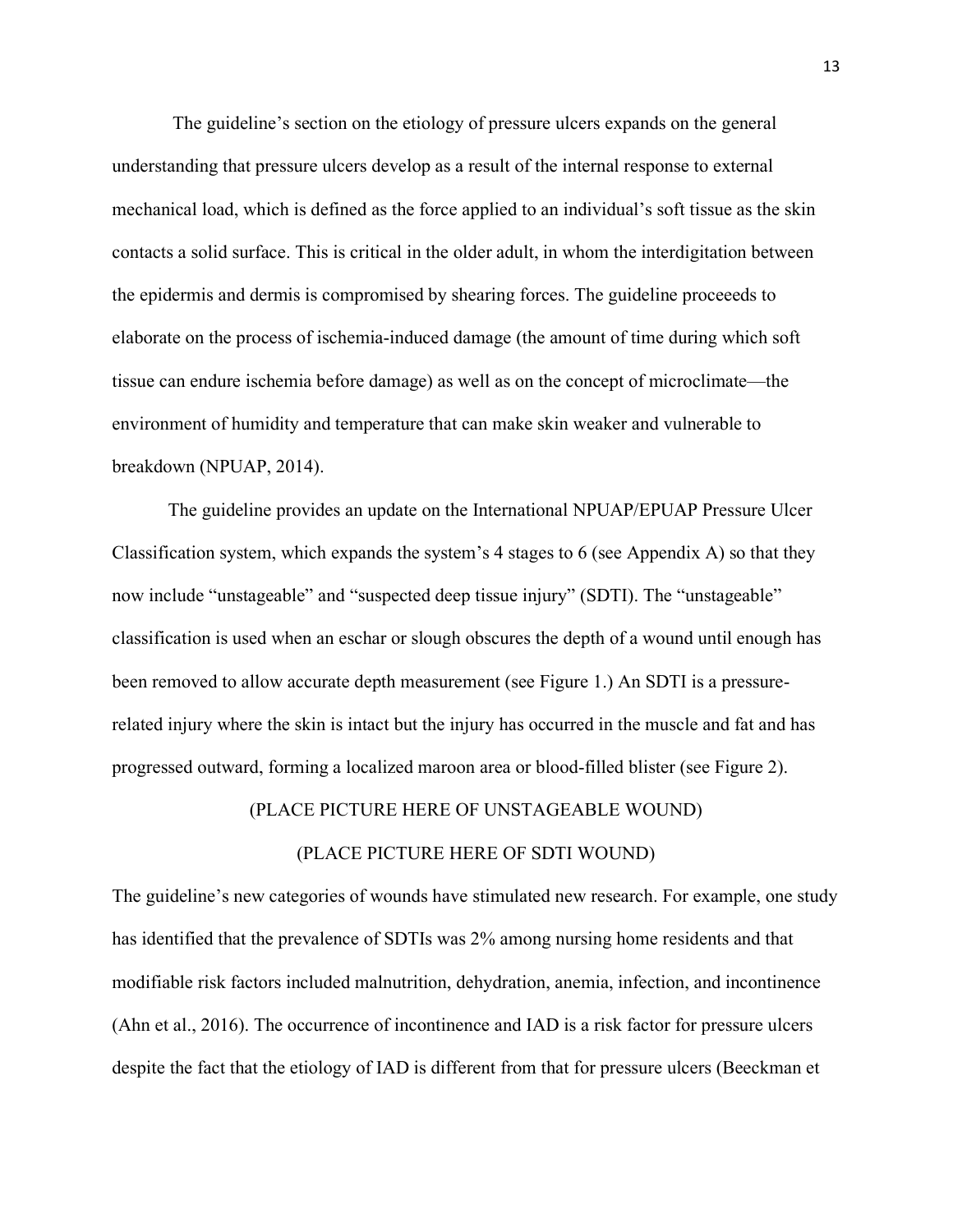al., 2015). The consensus panels on IAD and pressure ulcers have therefore recommended further research to better identify these two events and how they occur, because they require different prevention and management strategies (NPUAP, 2014).

The general recommendations for a structured risk assessment for pressure ulcers have low levels of evidential strength but high confidence in the strength of the recommendations. These recommendations include conducting a structured risk assessment, a full skin assessment, and documentation of the risk assessments. Consideration should be given to individual factors such as skin status and factors that contribute to risk such as perfusion and oxygenation status, nutritional status, and skin moisture. For these factors, the strength of evidence is level "C" (indirect evidence and/or expert opinion), with recommendations of one thumb up. Advanced age is a risk factor because of the changes described earlier: "the mechanical properties of the tissue; the geometry of the tissue; physiology and repair and transport and thermal properties," which increase risk for pressure ulcers (NPUAP, 2014, p. 51). In the older adult, consideration should also be given to the individual's cognitive status when performing assessment and developing treatment plans. The guideline does not recommend a specific tool but does report research done to compare tools. Important reminders in this section include the following: no matter what tool is used, clinical judgment is still essential; "prediction is not destiny"; and "an at-risk individual can often be altered by carefully selected and consistently implemented, riskbased prevention strategies" (NPUAP, 2014, p. 58).

Prevention recommendations for pressure ulcers have commonalities with those for prevention of IAD. They include using pH-balanced skin cleansers, not vigorously rubbing the skin, keeping the skin clean and dry, managing incontinence, and promoting hydration of the skin. The guideline also includes emerging therapies that focus on the microclimate, as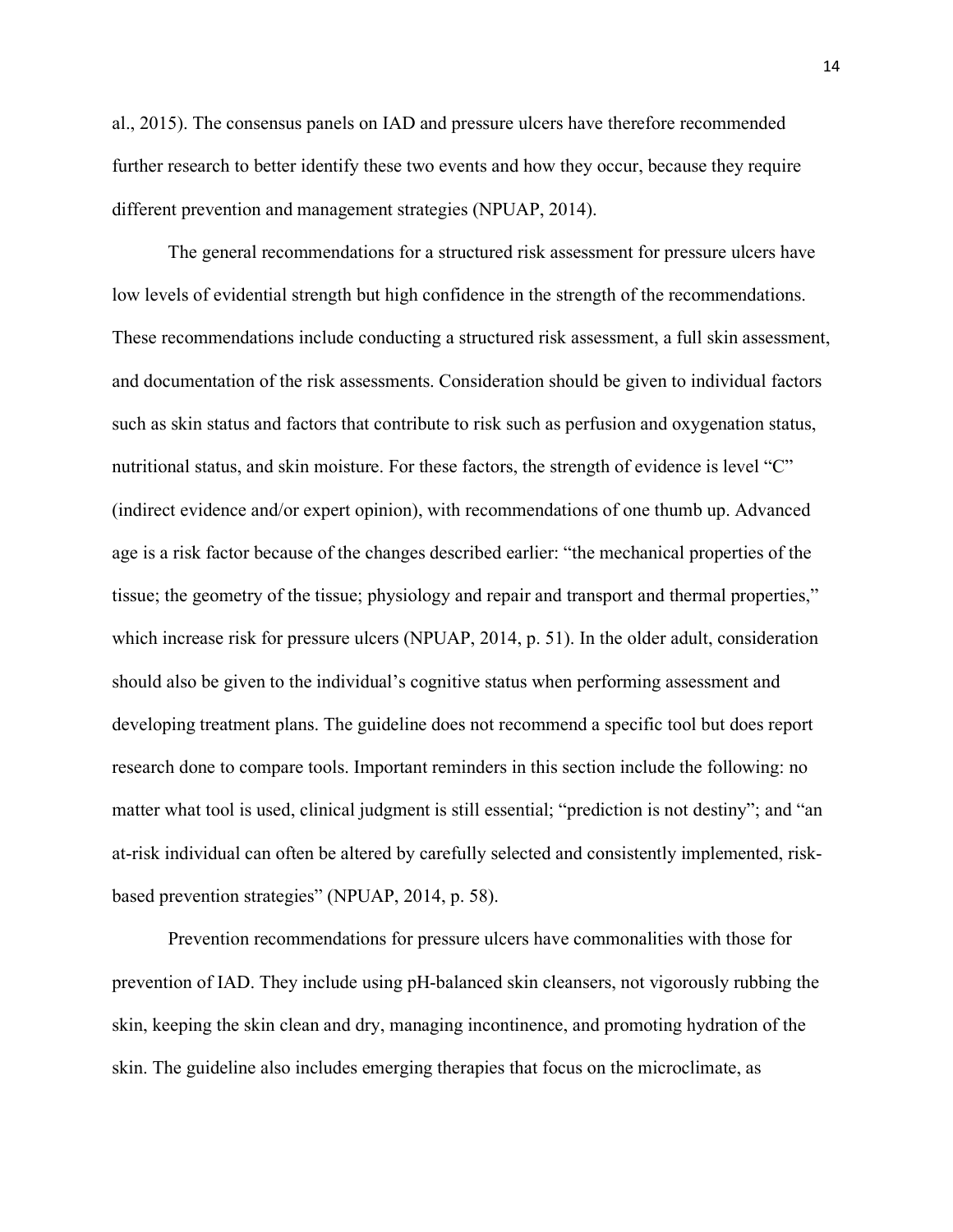mentioned in the article on a better incontinence brief (Beguin et al., 2010). Other considerations regard prophylactic dressings such as a polyurethane foam dressing on bony prominences (level B strength of evidence, one thumb up), and choices of fabric such as silk instead of cotton or cotton blend (level B strength of evidence, one thumb up). The guideline also covers recommendations for nutrition in prevention and treatment, including hydration, vitamins, and minerals; for repositioning and early mobilization; and for positioning and protection of the heel.

If a pressure ulcer develops, the guideline emphasizes the need to assess and monitor healing. Several tools are described, but a tool developed by the NPUAP and commonly used in research is the PUSH tool, which has been found efficient for monitoring the ulcer's improvement or deterioration (see Appendix B). Pain related to pressure ulcers must also be assessed and managed. Recommendations include using a reliable tool for pain assessment, preventing pain during repositioning, coordinating care with pain medication administration, providing a time out during care, and reducing pain by managing the wound with appropriate dressings. A recent analysis of National Minimum Data Set 3.0 reviewed 41,680 residents in long-term care and found that greater bodily pain intensity was associated with advanced stages of pressure ulcers and SDTIs (Ahn, Stechmiller, Fillingim, Lyon, & Garvan, 2015).

The guideline provides extensive evidence-based recommendations for the treatment of pressure ulcers, including wound bed preparation, cleaning, debridement, assessment and treatment of infection and biofilms, wound dressings, biological dressings, growth factors for the treatment of pressure ulcers and biophysical agents such as electrical stimulation phototherapy, ultrasound, mechanical or kinetic therapy (e.g., whirlpool, pulsatile lavage, and vibration), and hyperbaric oxygen. There is a section on surgical intervention, with recommendations for preoperative, intraoperative, and postoperative care.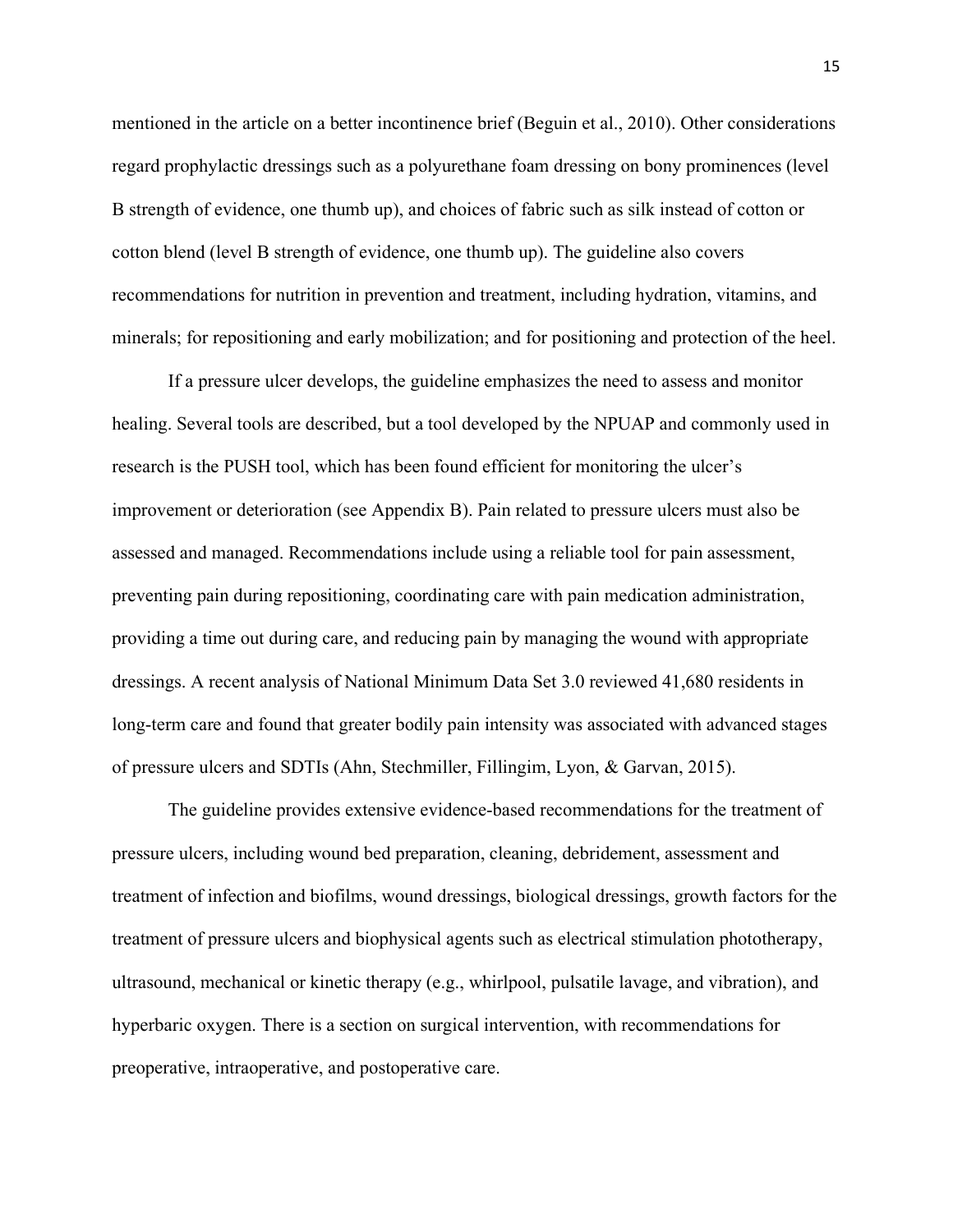The guideline's recommendations apply across the lifespan. But specific recommendations are included for older adults as well. Recommendations are made to set treatment goals consistent with the values and goals of the individual and to educate the individual and his or her significant others regarding skin changes in aging and at end of life. These recommendations reflect expert opinion, but they embrace patient-centered care and an appreciation for understanding end-of-life processes. It is recommended that care for the older adult include protecting the skin from pressure and shear forces especially during manual handling along with the use of manual handling devices. The panel also recommends, again based on expert opinion, choosing atraumatic dressings to reduce further injury. Certain dressings may separate dermal layers. The recommendation for repositioning the older adult who is unable to reposition independently comes with level A strength of evidence (highest level of evidence, supported by randomized control trials; two thumbs up): Repositioning should be done to reduce the duration and magnitude of pressure over vulnerable areas such as bony prominences and to promote "comfort, hygiene, dignity, and functional ability" (NPUAP, 2014, p. 221). Finally, for patients who use medical devices that include any type of mobilizer, casts, Foley catheter, fecal containment devices, feeding tubes, nasal cannulas, compression stockings, or restraints, there is an increased risk for pressure ulcers, and it is incumbent on healthcare providers to ensure correct size and fit and to avoid excessive pressure. Using a prophylactic dressing has been studied in trauma and pediatric populations, and, again based on expert opinion, this should be considered for older adults.

In summary, research and evidence that support the prevention and treatment of pressure ulcers is available. The main resource is the NPUAP, which is working in conjunction with other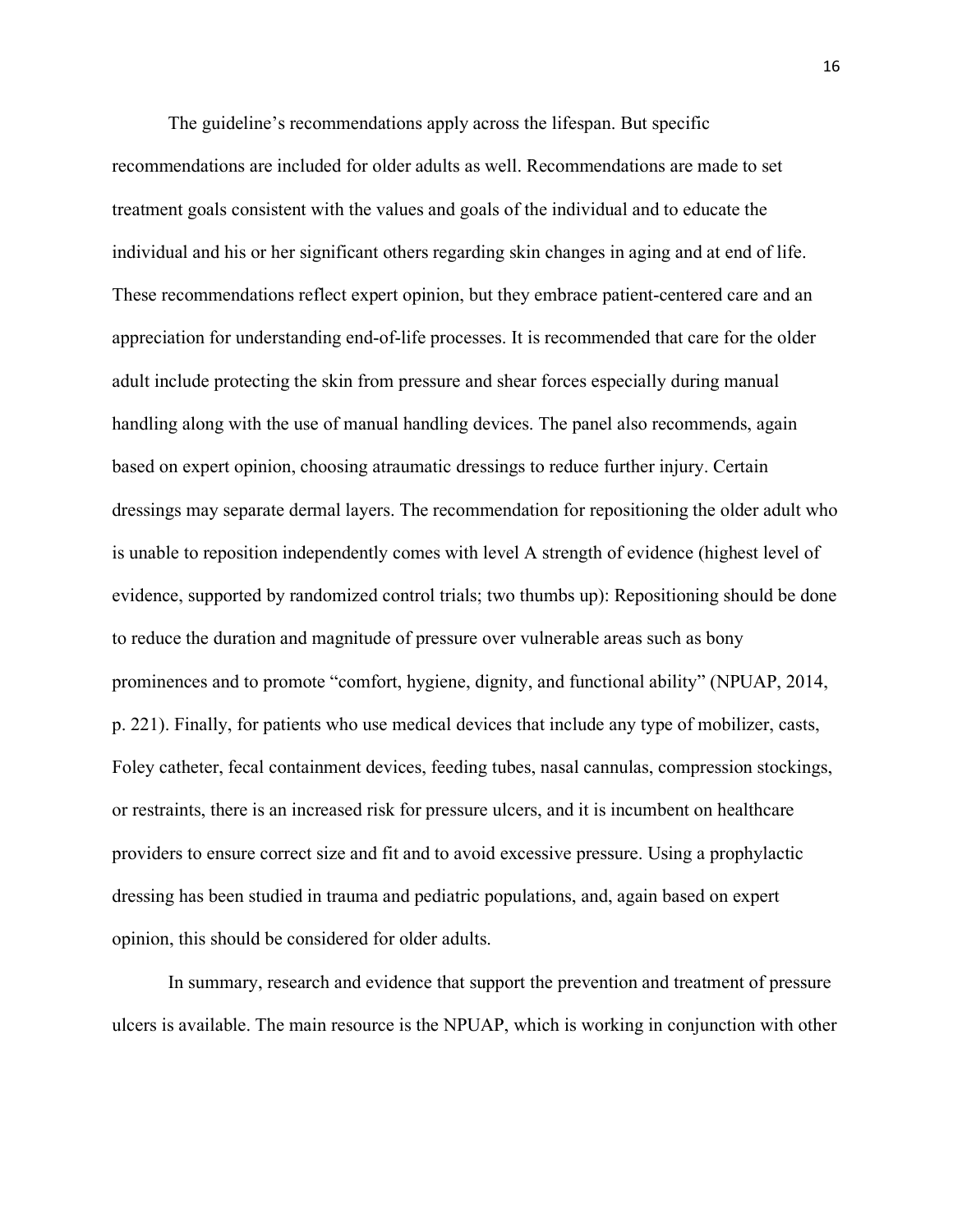similar organizations across the world to improve care. Yet despite the advancement in care for pressure ulcers and evidence-based practice recommendations, pressure ulcers still occur.

### *Skin Tears*

A skin tear is defined as "a wound caused by shear, friction, and/or blunt force resulting in separation of skin layers. A skin tear can be partial-thickness (separation of the epidermis from the dermis) or full-thickness (separation of both the epidermis and dermis from underlying structures)" (LeBlanc & Baranoski, 2011, p. 6). This definition was provided by a consensus panel of experts in wound care convened in 2011 in response to the lack of a universal definition of skin tear as well as the lack of a comprehensive approach to its management and prevention. The panel hoped to model the success of the international pressure ulcer panel by beginning a dialogue about skin tear. The consensus document was developed in three phases, initially by 13 experts and then by 68 international experts who provided additional input for the original 13 experts to finalize. The resulting document consisted of the definition provided above along with 12 statements, some of which are significant for the long-term care setting.

First, both intrinsic and extrinsic factors cause skin tears, but not all factors are known. Intrinsic factors include aging for the reasons mentioned previously: thinning of the epidermis, loss of subcutaneous tissue, decreased skin surface moisture, and decreased elasticity. Dry skin increases the risk for skin tears. People experiencing dehydration and poor nutrition increase the risk for skin tears. The use of anticoagulants increases the risk for bruising, which in turn increases the risk for skin tears. Although age is an intrinsic factor because of physiological changes, people who are critically ill, medically compromised, or at the end of life no matter what age are also at higher risk (LeBlanc & Baranoski, 2011).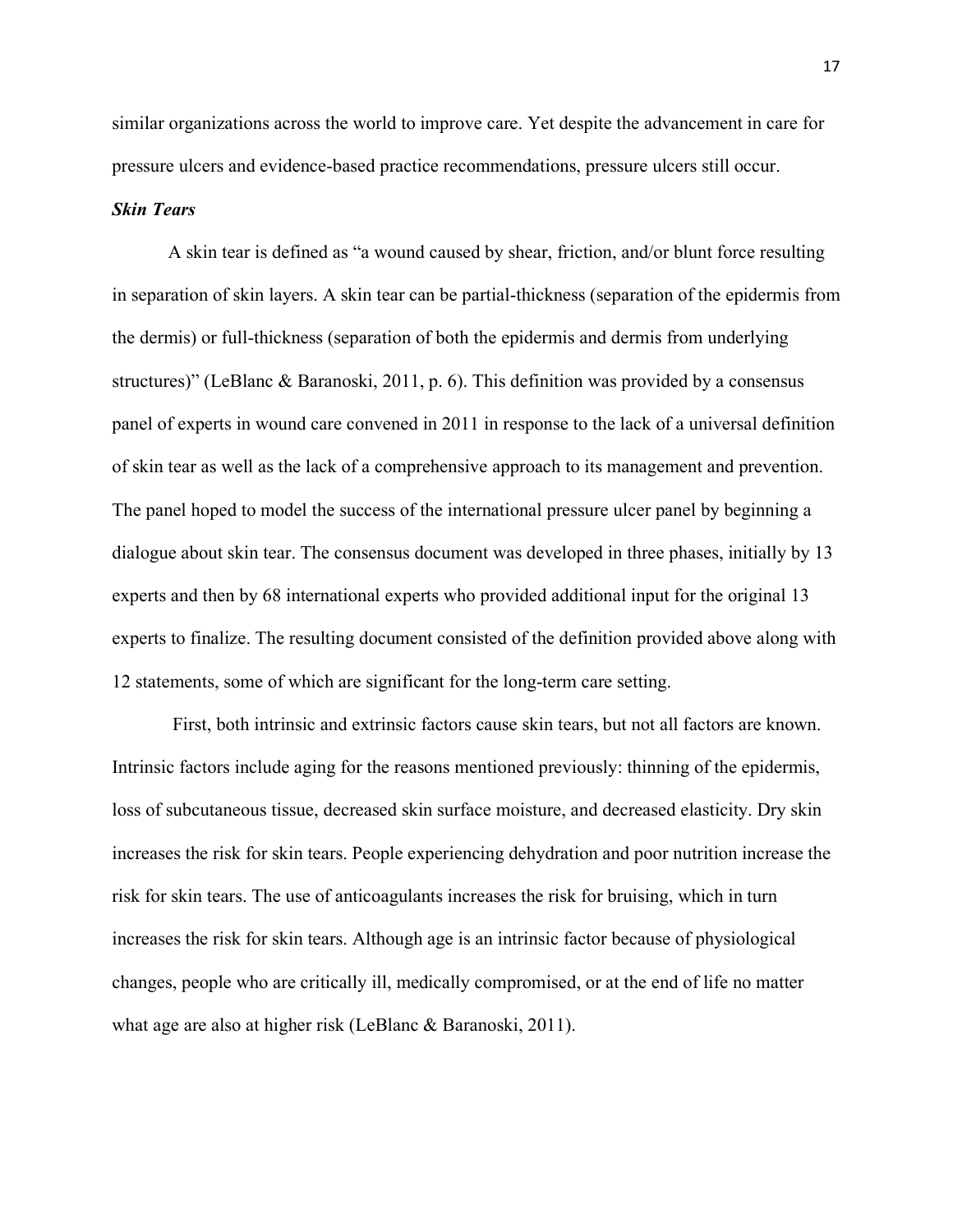The extrinsic factors for skin tears are many, but individuals with impaired mobility, decreased sensation, or decreased cognition have increased risk for exposure to shear, friction, and blunt force trauma because of their need for assistance (LeBlanc & Baranoski, 2011). Unpublished data from a survey conducted by LeBlanc, Baranoski, and Regan (cited in LeBlanc & Baranoski, 2011) showed that the top causes of skin tears included injury from blunt trauma, injury while performing activities of daily living, and injury during dressing treatment and removal. The survey did not describe the mechanism of injury regarding skin tears from dressing treatment and removal, but a known source of injury is medical adhesive use. In fact, medical adhesive-related injury (MARSI) is considered a "prevalent but underrecognized complication" that can lead to skin stripping (removal of epidermal layer), blisters, skin tears, and dermatitis (McNichol, Lund, Rosen, & Gray, 2013, p. 365).

Similar to the consensus panel formed for skin tears, a consensus panel of 23 experts and opinion leaders met to develop a consensus document to increase awareness of MARSI and define best practices (McNichol et al., 2013). The key components of the document include statements on the assessment of the patient and specifically the patient's skin on an ongoing basis; prevention of injury; selection, application, and removal of the appropriate adhesive; and direction for future research regarding MARSI. Similar to the intrinsic factors that contribute to skin tears, extremity of age, race/ethnicity, having other dermatological conditions such as eczema and medical conditions such as diabetes, and being immunosuppressed increase the risk for MARSI. Extrinsic factors include dry skin and prolonged exposure to moisture; medications (e.g., anti-inflammatory agents, anticoagulants, long-term corticosteroid use) also increase the risk for MARSI. Preventable causes of MARSI are identified: using tape with excessive adhesion for the given purpose, wrong choice of tape, improper application technique, leaving the tape on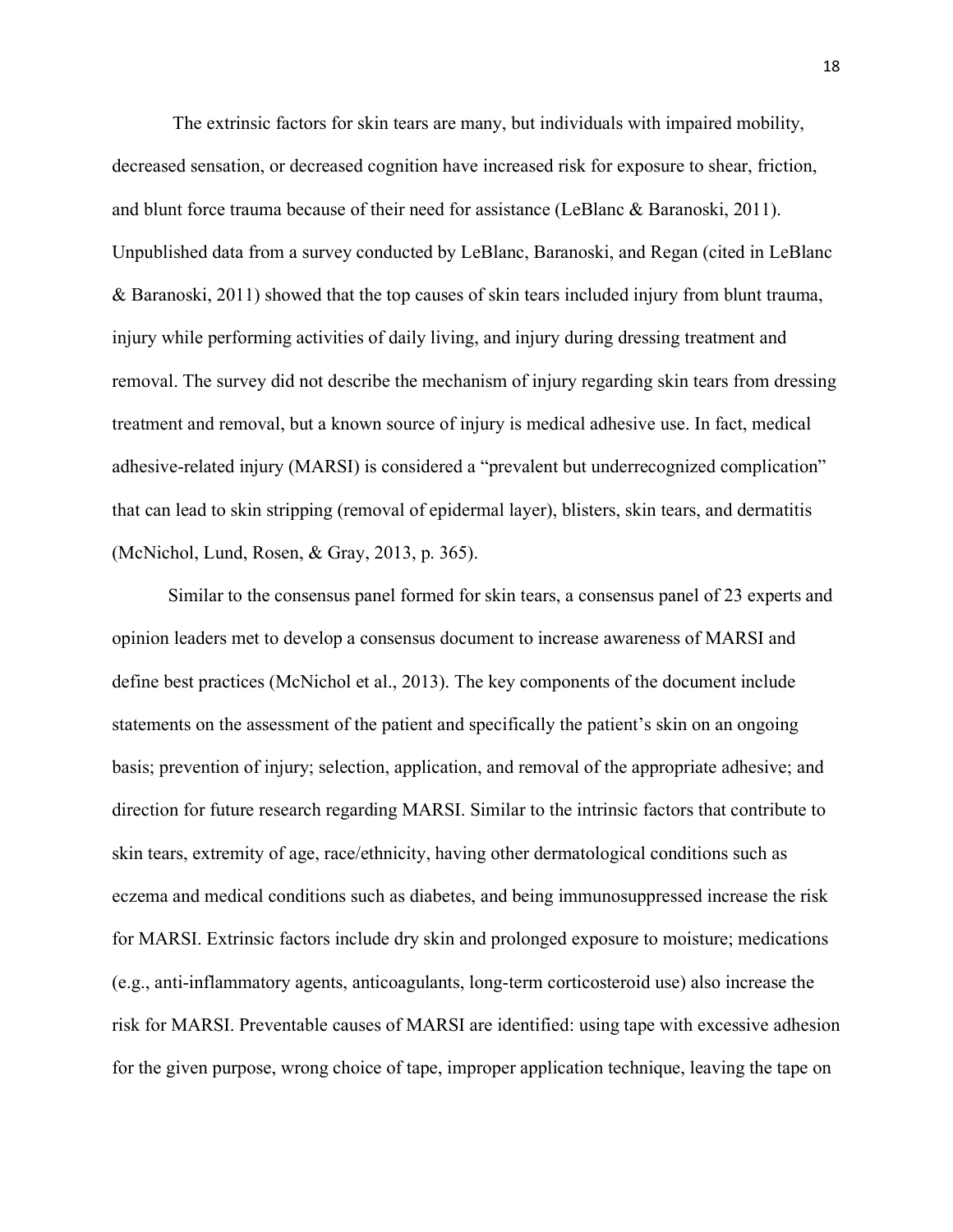too long, and improper removal techniques. Best practices for application of the appropriate tape include considering the role of skin tension and the effects of medical adhesives being placed across the tension lines (Langer's lines) or parallel. The consensus panel recognized that clinical evidence is lacking, but if adhesive is to be placed across tension lines, a product that stretches should be considered. If one applies adhesive parallel to the lines, a more rigid product should be used. A recommended practice is to consider using a skin barrier product prior to adhesive application. Liquid barrier films (foams, wipes, or sprays) dry, leaving a breathable protective coating that protects the skin and reduces the chance of skin stripping. Removal of the adhesive should be slow and horizontal rather than rapid and vertical. These practices should reduce the incident of both MARSI and skin tears.

Another extrinsic factor that can result in skin tears or create vulnerability to skin tears is resident-to-resident physical aggression. In a systematic review of literature from 1949 to 2013, 18 studies reported injury from resident-to-resident aggression, although only one reported that resultant injuries were bruises and lacerations most often to the head and face (Ferrah et al., 2015). The common mechanism of injury was pushing, grabbing, or pinching. Characteristic targets of aggression were those who were female, cognitively impaired, impaired in activities of daily living, or with wandering behaviors as well as disruptive or socially inappropriate behaviors. Ferrah et al.'s systematic review was conducted after the consensus document was finalized, but it begins to address a finding of the consensus panel that more research needs to be done to understand the impact of elder abuse and violence on skin tear prevalence.

Knowing the potential intrinsic and extrinsic risk factors is the starting point for the consensus panel's statement that "A comprehensive assessment of risk factors for skin tears should be conducted for all individuals within the context of their environment" (LeBlanc &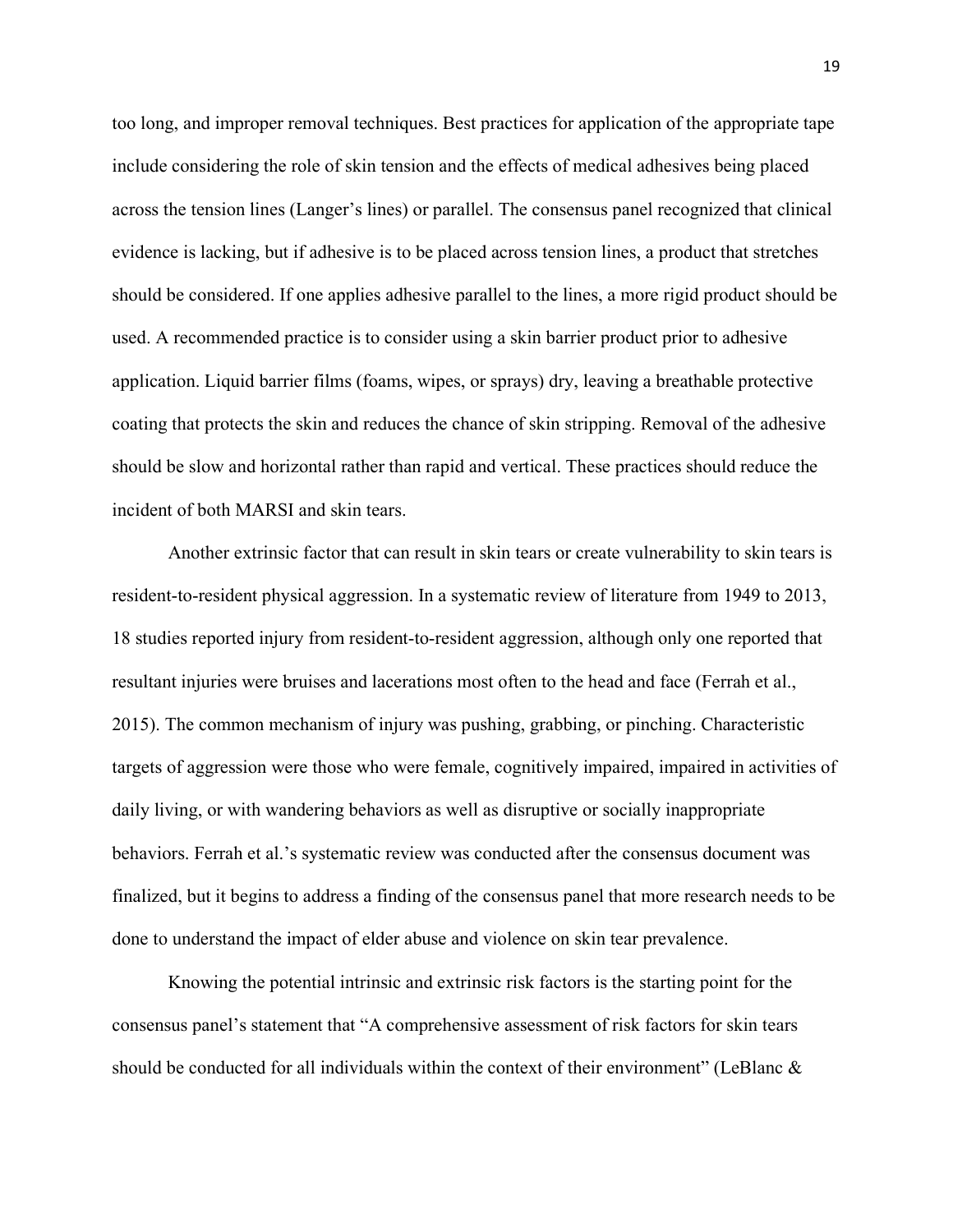Baranoski, 2011, p. 9). The challenge to this practice is the lack of a universal skin tear assessment tool. In the unpublished international skin tear survey done in 2010, 80.9% of the respondents did not use a formalized method to assess and document skin tears. Tools are available but not widely used. The Payne-Martin Classification system and the STAR classification system (Carville et al., 2007; see Appendix C) provide a way to classify the extent of the wound. The Skin Integrity Risk Assessment Tool developed by White, Karam, and Cowell (1994) categorizes patients in three groups and provides recommendations for implementing a skin tear prevention plan based on the patient's status within those groups. The consensus panel stated that the skin tear prevention and management plan should represent a collaborative and multidisciplinary approach. The multidisciplinary team could include occupational therapists, physical therapists, dieticians, social workers, doctors, and general nurses, as well as a wound care specialty nurse. The panel also stated that policies should be established to guide the ongoing assessment and documentation of skin tears within a facility, and evidence-based wound care principles should guide the treatment of skin tears.

Since the publication of the consensus panel's statements on the state of the science of skin tears, much work has been done by the International Skin Tears Advisory Panel (ISTAP). This group has continued to build consensus statements on best practices for skin tears and has adopted a classification system for assessing skin tears (LeBlanc et al., 2013) that is a modification of the STAR system (Carville et al., 2007). The STAR classification divided skin tears into five categories, which included two for tears where the edges could be realigned and two for tears where the edges could not be aligned. The ISTAP system simplifies the five categories into three: type 1, no skin loss; type 2, partial flap loss; and type 3, total flap loss.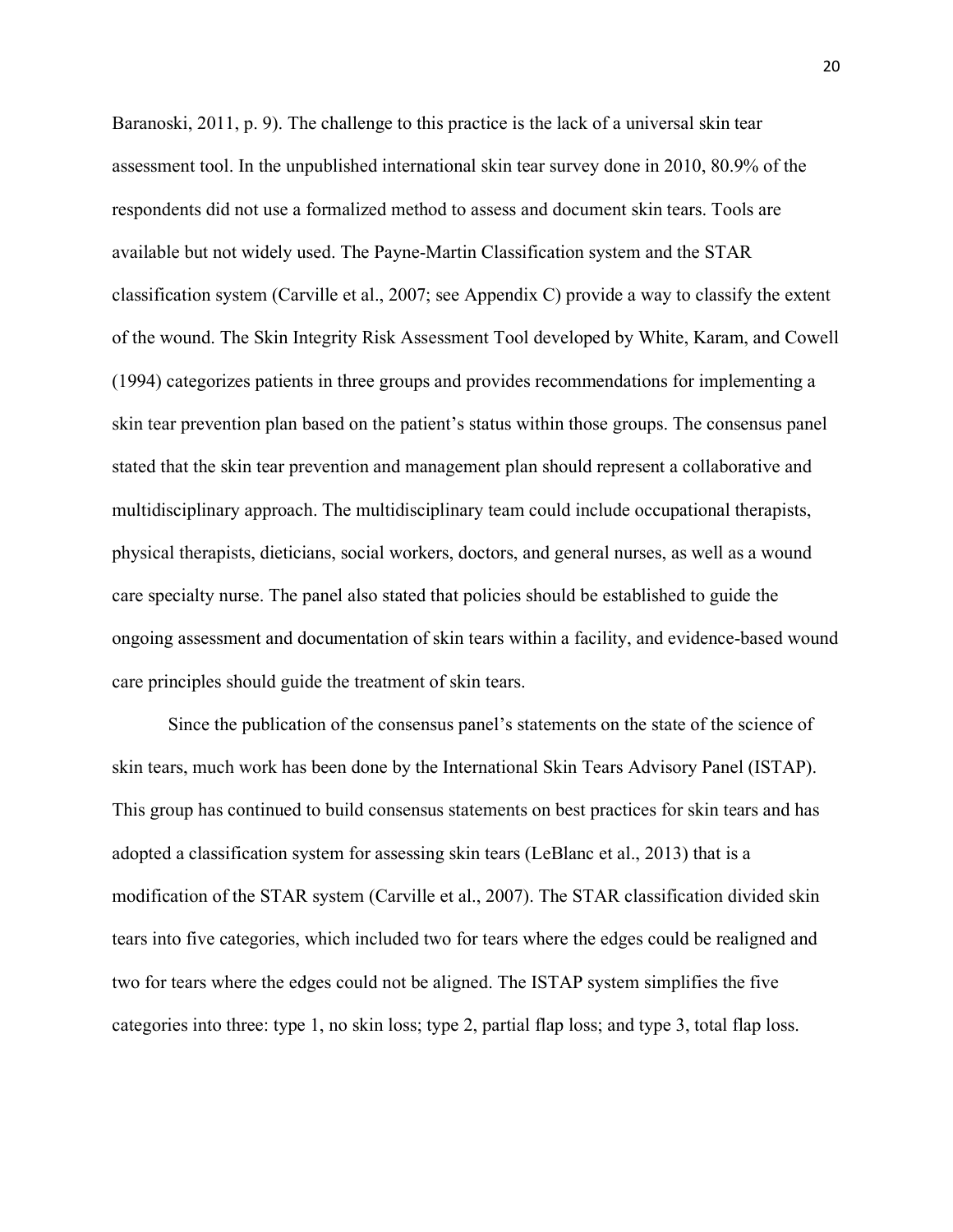The ISTAP has also developed a tool kit for the prevention, assessment, and treatment of skin tears that can be downloaded at the website http://www.skintears.org/Skin-Tear-Tool-Kit. The tool kit includes not only the ISTAP classification system described above but a skin tear risk assessment pathway (Figure 3), a risk reduction program (Figure 4), a decision algorithm for treatment (Figure 5), and a pathway for assessment and treatment (Figure 6). Although the evidence for the risk assessment and risk reduction is based largely on case studies and expert opinions (LeBlanc et al., 2013), it does provide a holistic approach to identifying residents at high risk for skin tears as well as some evidence with level A or B strength (LeBlanc & Baranoski, 2014). The assessment for risk takes into consideration the resident's general health and experience of chronic or critical illness, which increases risk for altered sensory, visual, auditory, and neuropathic status as well as impaired wound healing. Polypharmacy is assessed, owing to side effects that can increase risk for falls or imbalance resulting in skin tears. Cognitive and mobility status are assessed because of the older adult's increased need for assistance with activities of daily living, which can increase vulnerability to mechanical trauma caused by individuals who provide assistance or by equipment. The tool kit's risk reduction plan offers evidence-based suggestions for healthcare providers to reduce identified risks as well as for changes in the healthcare environment. Nutritional concerns, for example, are a risk factor for residents, so it is recommended that healthcare providers consult a dietician, promote and monitor nutrition and fluid intake, increase fluid intake and monitor for extremes of weight, and protect skin accordingly. The evidence for these recommendations has a high level of strength (LeBlanc & Baranoski, 2014). The strength of evidence for promoting and monitoring intake and increasing fluid intake is supported by randomized controlled studies. With respect to the healthcare environment, it is recommended that the need for a comprehensive skin tear reduction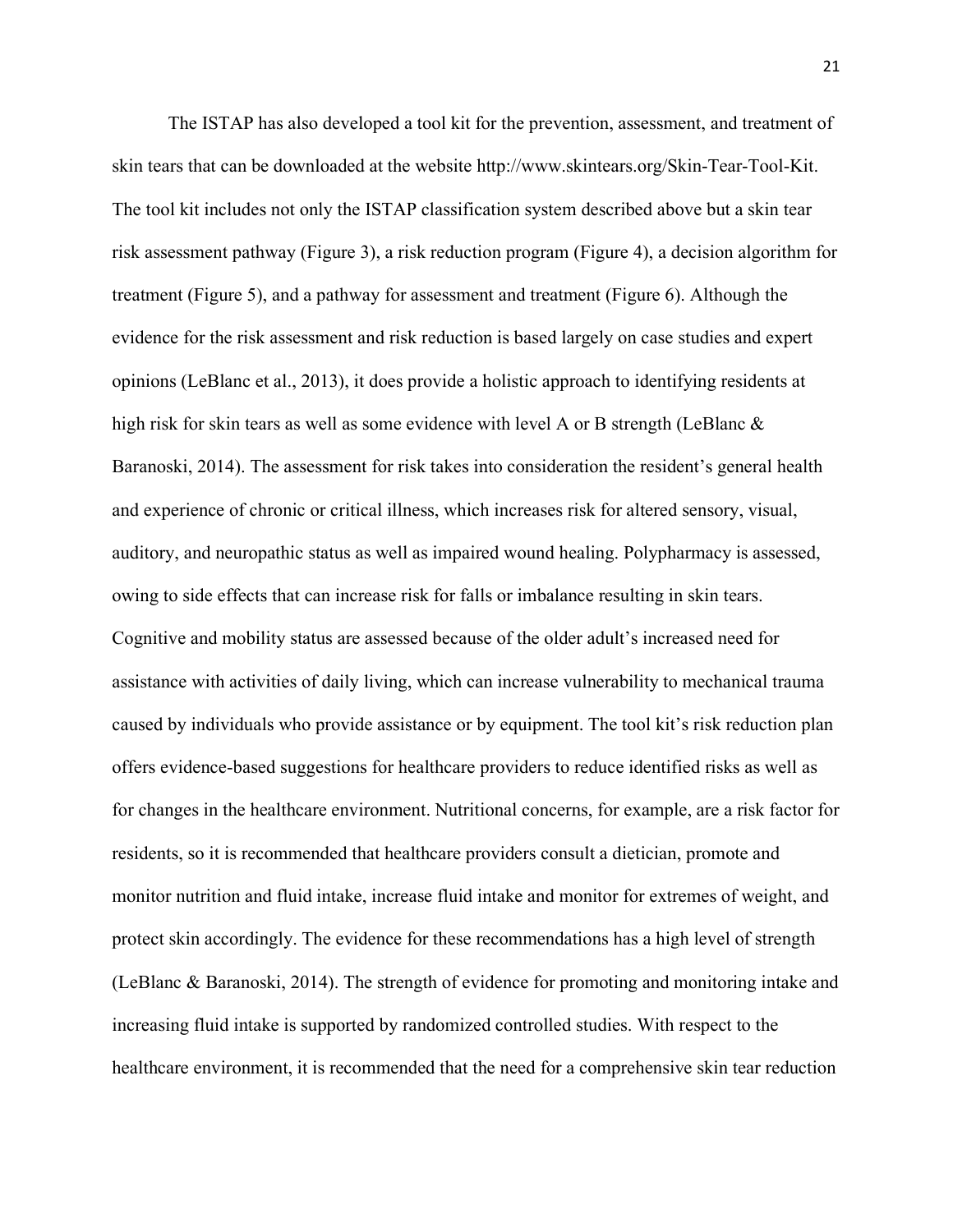program must be recognized. Such a program should optimize nutritional support and hydration and should monitor and document the prevalence and incidence of skin tears by maintaining wound audits. An example of a prevalence data collection sheet is included in the tool kit (LeBlanc et al., 2013)

## (PLACE FIGURES 3, 4, 5,& 6 ROUGHLY HERE)

The skin tear decision algorithm is an immediate assessment and management tool for treating residents' skin tears. The first step is to control the bleeding and to cleanse the wound. In the consensus statement on the art of dressing selection, the panel recommends that all skin tear wounds be cleaned initially and at each dressing change (LeBlanc et al., 2016). For skin tears without debris, gentle cleaning with a noncytotoxic solution (e.g., normal saline or clean water) is in order. In healing wounds, if a nonionic surfactant cleanser is used, it should be applied with a low pressure in order to protect granulation tissue that has formed. Wounds with debris or nonviable skin flaps must be debrided. Approximating healthy wound edges is appropriate; recommended techniques include using a dampened cotton tip or gloved finger, tweezers, or a silicone strip (Stephen-Haynes & Carville, 2011). The viable flap can be secured with Steri-Strips or moist non-adherent wound dressings (Pennsylvania Patient Safety Authority, 2006). The algorithm treatment guide emphasizes moist wound healing. Wound healing must occur in a moist environment monitored for a balance between the exudate produced by the wound and the optimal level of moisture to produce healing (LeBlanc et al., 2016). This means that a skin barrier to protect the skin surrounding the wound must be applied in addition to the appropriate dressing for the wound (Stephen-Haynes & Carville, 2011).

The importance of choosing the appropriate dressing has resulted in ISTAP's most recent consensus statement on the treatment of skin tears, specifically regarding best practices in the art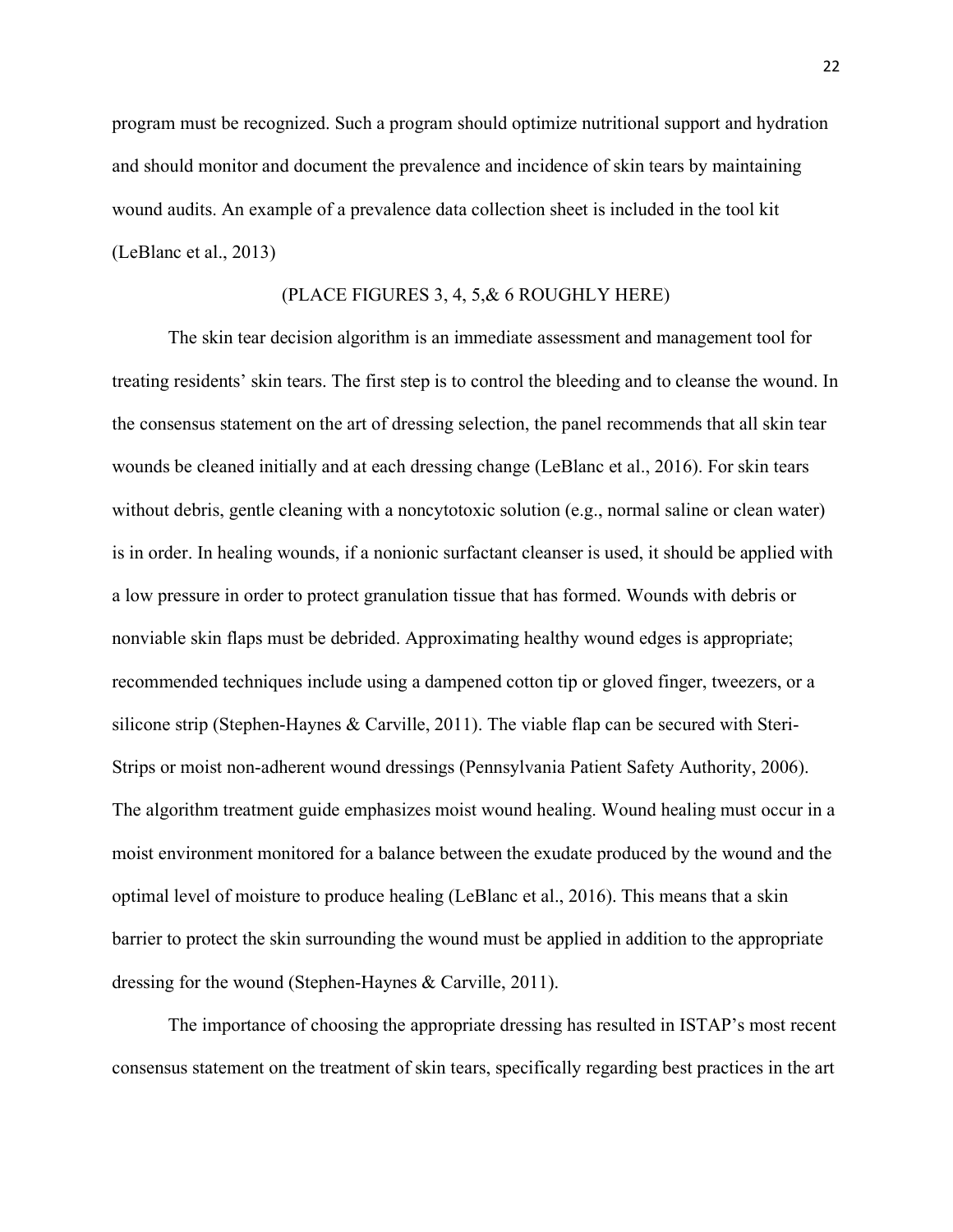of dressing selection (LeBlanc et al., 2016). This document provides recommendations for wound management as well as a product selection guide, with the intent of ultimately including the selection guide in the Skin Tear Tool Kit. Product selection was based on a thorough review of the evidence-based literature from 2003 to 2015, with the findings submitted for further review by 11 key experts in wound care. These ISTAP experts developed the guide using criteria such as how well the dressings provided a moist healing environment; how well they protected the fragile skin, wound bed, and skin flap; and how much pain dressing removal might cause. This product guide was then sent out to 105 reviewers whose feedback was used to compile the final product selection guide; a consensus of 80% or more was required for a product's inclusion. In the consensus statement on choosing wound dressings, 97.15% of respondents agreed that nonadherent mesh dressings were appropriate for all types of skin tears. Such dressings provide a protective barrier while allowing exudate to pass through to a second layer, and they are generally easy to remove. Foam dressings were recommended for type 2 and 3 (LeBlanc et al., 2016). The product guide has not yet been incorporated into the tool kit, however. One key message from the recommendations is that no matter the type of dressing chosen, one should always remove the dressing with the skin flap and not against it; visual marking on the dressing showing the direction of removal is an easy communication tip for the nursing team.

In summary, skin tears are common in nursing homes, with rates of occurrence that range from as low as 3% to as high as 54% worldwide (LeBlanc et al., 2016). Like pressure ulcers, they should be considered avoidable events. Strong evidence-based recommendations are not as readily available for skin tears as for the prevention and management of pressure ulcers, but there is a growing body of expert opinion and guidance that can be used for developing a prevention and management program for skin tears in long-term care.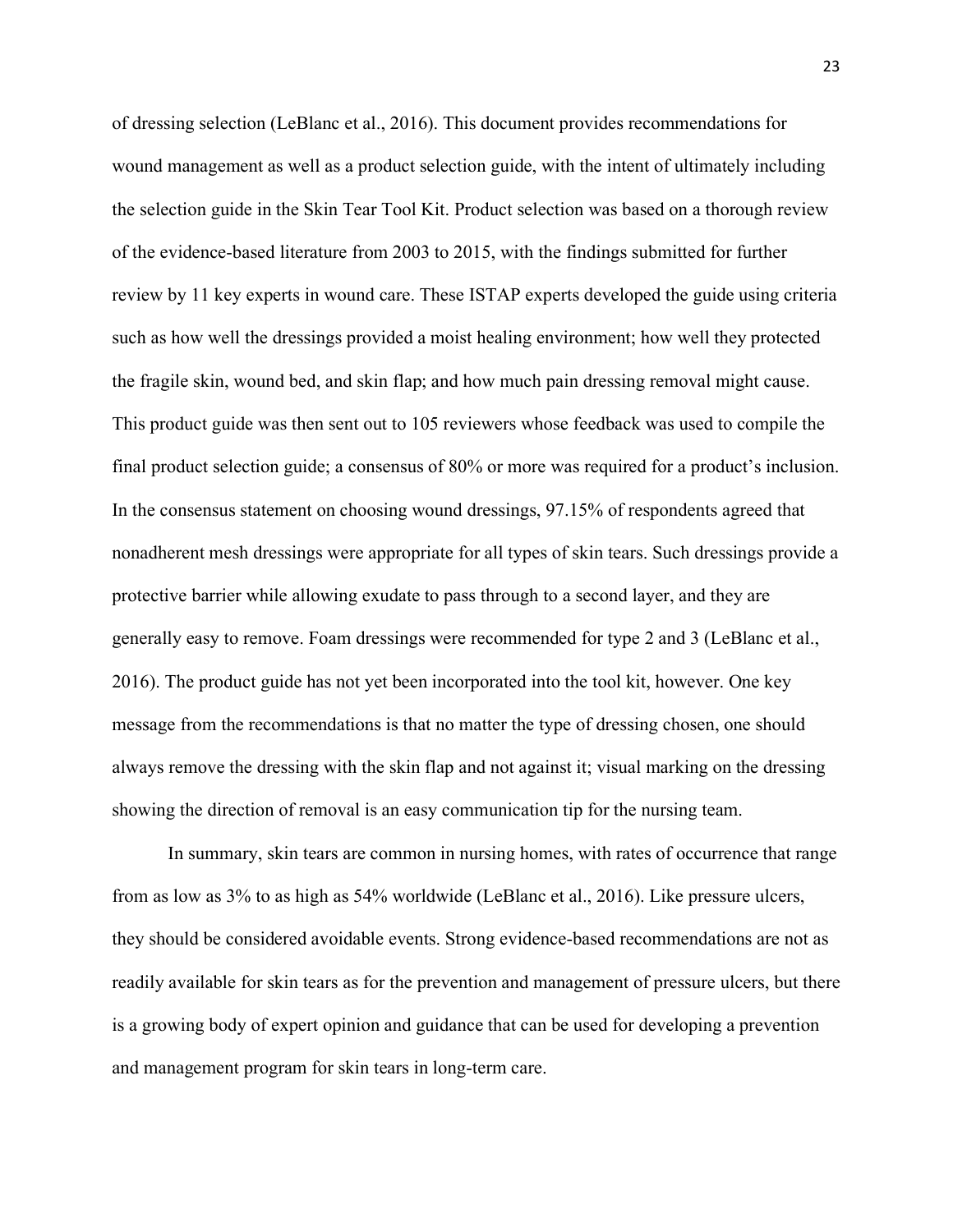# *The Nursing Team*

It is clear in the literature that the prevention and management of injury to the skin, especially in the aging adult, is a team effort. Guidelines recommend that physicians, nurses, dieticians, allied health professionals such as physical and occupational therapists, and even environmental services can play a role in the prevention of wounds in long-term care settings. Patients who have decreased mobility, need assistance with activities of daily living, have poor nutrition, and have cognitive deficits need a team. The guidelines for pressure ulcers provide examples in which each of these disciplines can play a role (NPUAP, 2014). In the long-term care setting, nursing can and should take the leadership role in developing a prevention and management program for skin. Nursing management must create an environment in which prevention, screening, assessment, and management of skin injuries is a team effort of those from the nurse aide to the advanced practice nurse in coordination with other healthcare professionals. Leadership should adopt standardized assessment tools such as those recommended in the guidelines, as well as standardized reporting tools. Formal screening should occur routinely, but informal screening for prevention can occur daily if certified nurse assistants understand that a part of their job is to observe and report on any skin changes during daily care. Certified nurse assistants are also critical in the prevention of injury when they follow recommended procedures including skin drying techniques and moisturizing, and most importantly when they follow recommendations for how they assist a patient in moving through transfers, ambulation, and bed mobility.

Prevention is also a coordinated effort between advanced practice nurses and the nursing care team. Advance practice nurses perform the thorough documentation of history, review of medications, physicals, and assessments of pertinent labs recommended in the guidelines. They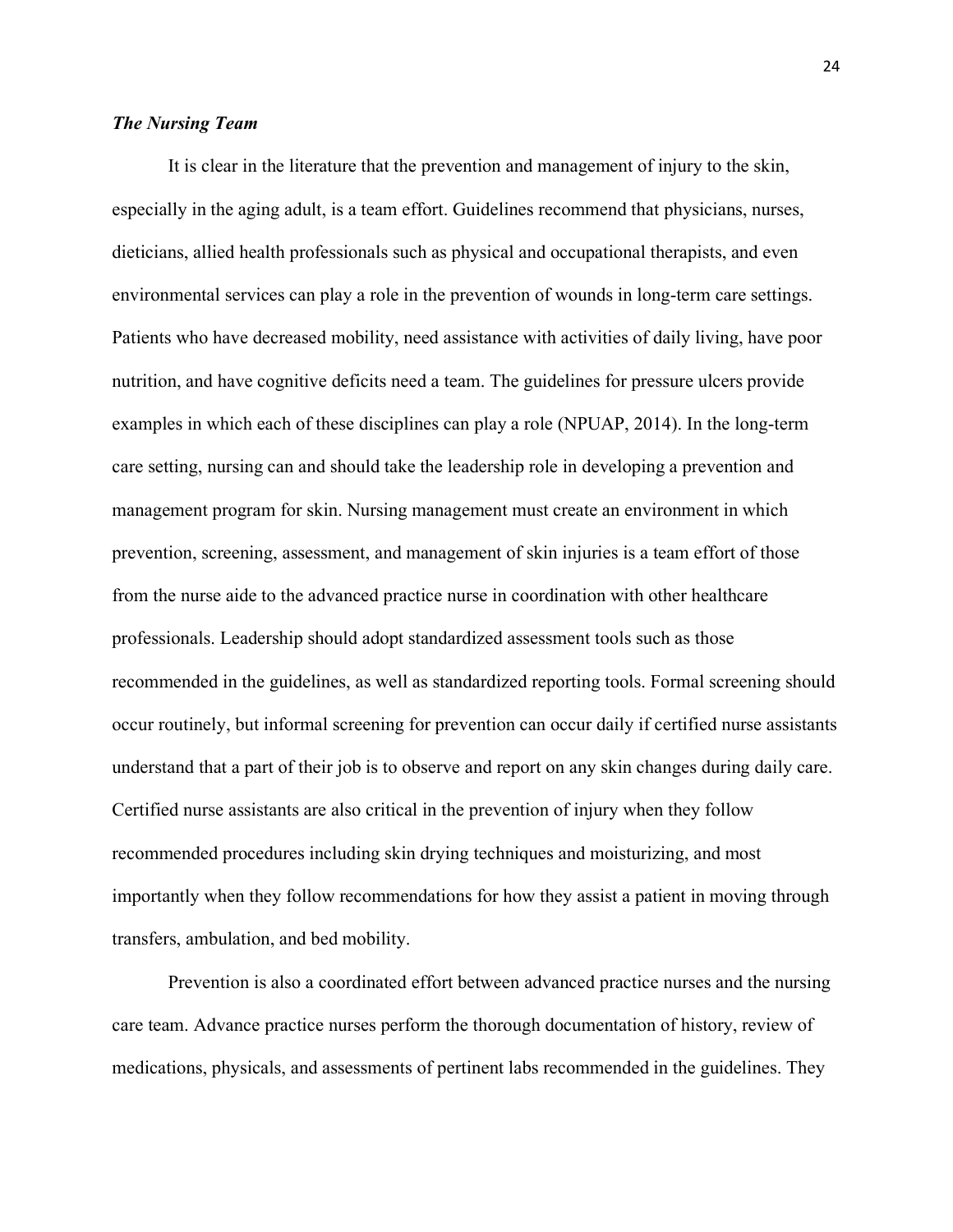must then communicate findings that reflect a risk for potential vulnerability to skin injury or wound healing to the nursing team, and indicate appropriate referrals for additional healthcare (e.g., physical therapy, occupational therapy, speech therapy, or a dietician). The nurse is then responsible for creating a plan of care and delegating appropriate tasks that can range from increasing hydration to schedules for repositioning. When wounds occur, wound care is generally performed by nursing staff, and some facilities have a dedicated nurse who specializes in wound care and is assigned all wound care cases. But wound care can be a team effort in which physical therapy may be a part of wound management for debridement or specialized cleaning, or the team might include a specialist such as a nurse with certification from the Wound, Ostomy and Continence Certification Board. Not all settings have the same resources, whether a dedicated wound care nurse, elaborate tools to provide treatments like hyperbaric oxygen, or even access to the newest and latest wound care dressings. Yet these resources are not necessary to provide evidence-based care of the skin in the older adult. Advancements in evidence-based practice for major injuries such as pressure ulcers and skin tears are being made while acknowledging the diversity of resources in settings across the world. The resources in long-term care settings across Texas can vary dramatically from county to county and from city to city as well. Utilizing available guidelines can be the first step in creating a program of prevention and management in which it is recognized that skin is the largest organ of the body and that it requires a dedicated plan of action to maximize the health, function, and quality of life of Texas' residents in long-term care.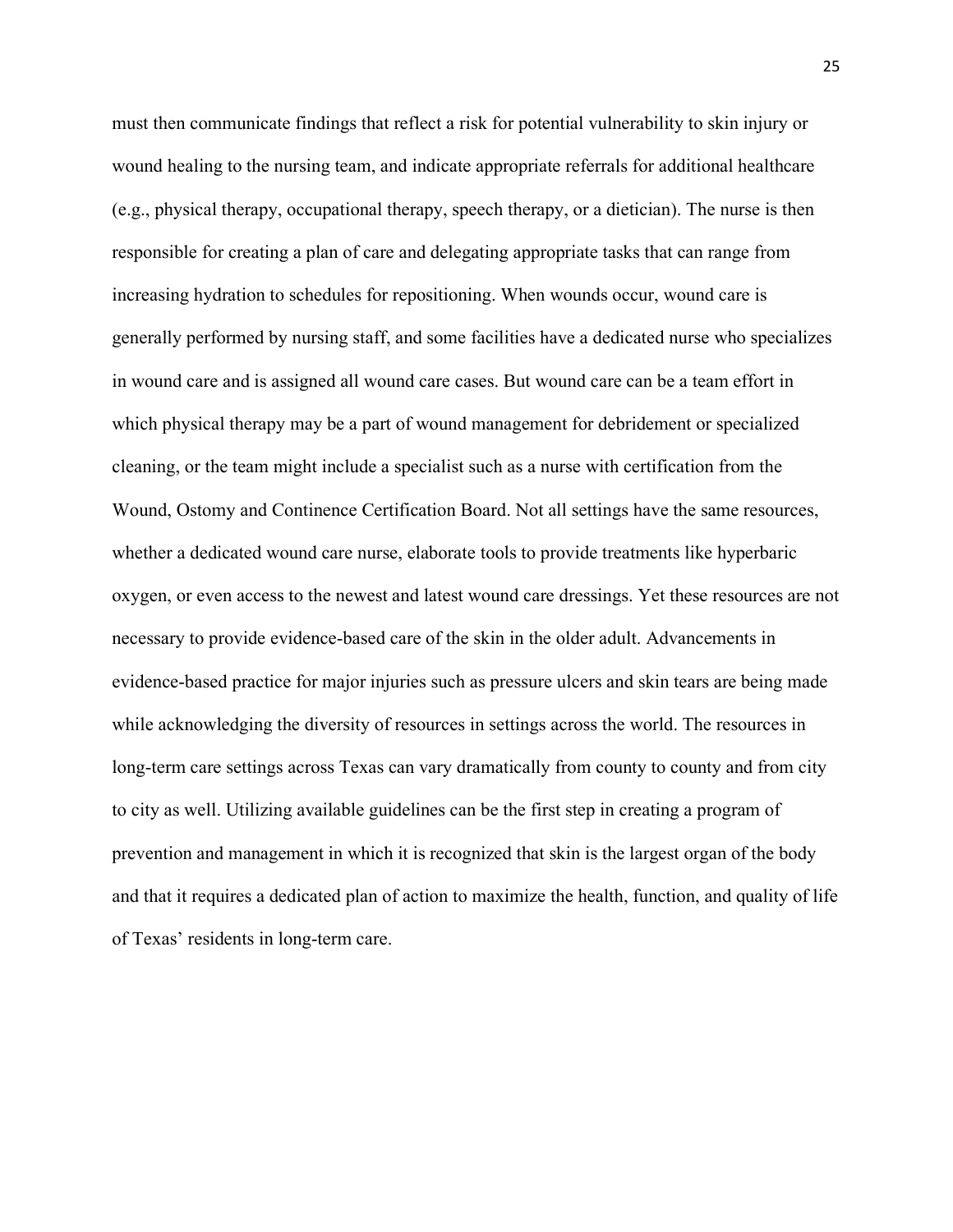#### References

- Abel, R. L., Warren, K., Bean, G., Gabbard, B., Lyder, C. H., Bing, M., & McCauley, C. (2005). Quality improvement in nursing homes in Texas: Results from a pressure ulcer prevention project. *Journal of American Medical Directors Association*, *6*(3), 181–188. https://doi.org/10.1016/j.jamda.2005.03.011
- Ahn, H., Cowan, L., Garvan, C., Lyon, D., & Stechmiller, J. (2016). Risk factors for pressure ulcers including suspected deep tissue injury in nursing home facility residents: Analysis of national Minimum Data Set 3.0. *Advances in Skin & Wound Care*, *29*(4), 178–190. https://doi.org/10.1097/01.ASW.0000481115.78879.63
- Ahn, H., Stechmiller, J., Fillingim, R., Lyon, D., & Garvan, C. (2015). Bodily pain intensity in nursing home residents with pressure ulcers: Analysis of national Minimum Data Set 3.0. *Research in Nursing & Health*, *38*(3), 207–212. https://doi.org/10.1002/nur.21654
- Al-Nuaimi, Y., Sherratt, M. J., & Griffiths, C. E. M. (2014). Skin health in older age. *Maturitas*, *79*(3), 256–264. https://doi.org/10.1016/j.maturitas.2014.08.005
- Beeckman, D., Campbell, J., Campbell, K., Chimentão, D., Coyer, F., Domansky, R., ... Wang, L. (2015, February). Best practice principles, incontinence-associated dermatitis: Moving prevention forward. *Wounds International*. Retrieved from http://www.woundsinternational.com/consensus-documents/view/incontinenceassociated-dermatitis-moving-prevention-forward
- Beguin, A.-M., Malaquin-Pavan, E., Guihaire, C., Hallet-Lezy, A.-M., Souchon, S., Homann, V., ... Smola, H. (2010). Improving diaper design to address incontinence associated dermatitis. *BMC Geriatrics*, *10*, 86. https://doi.org/10.1186/1471-2318-10-86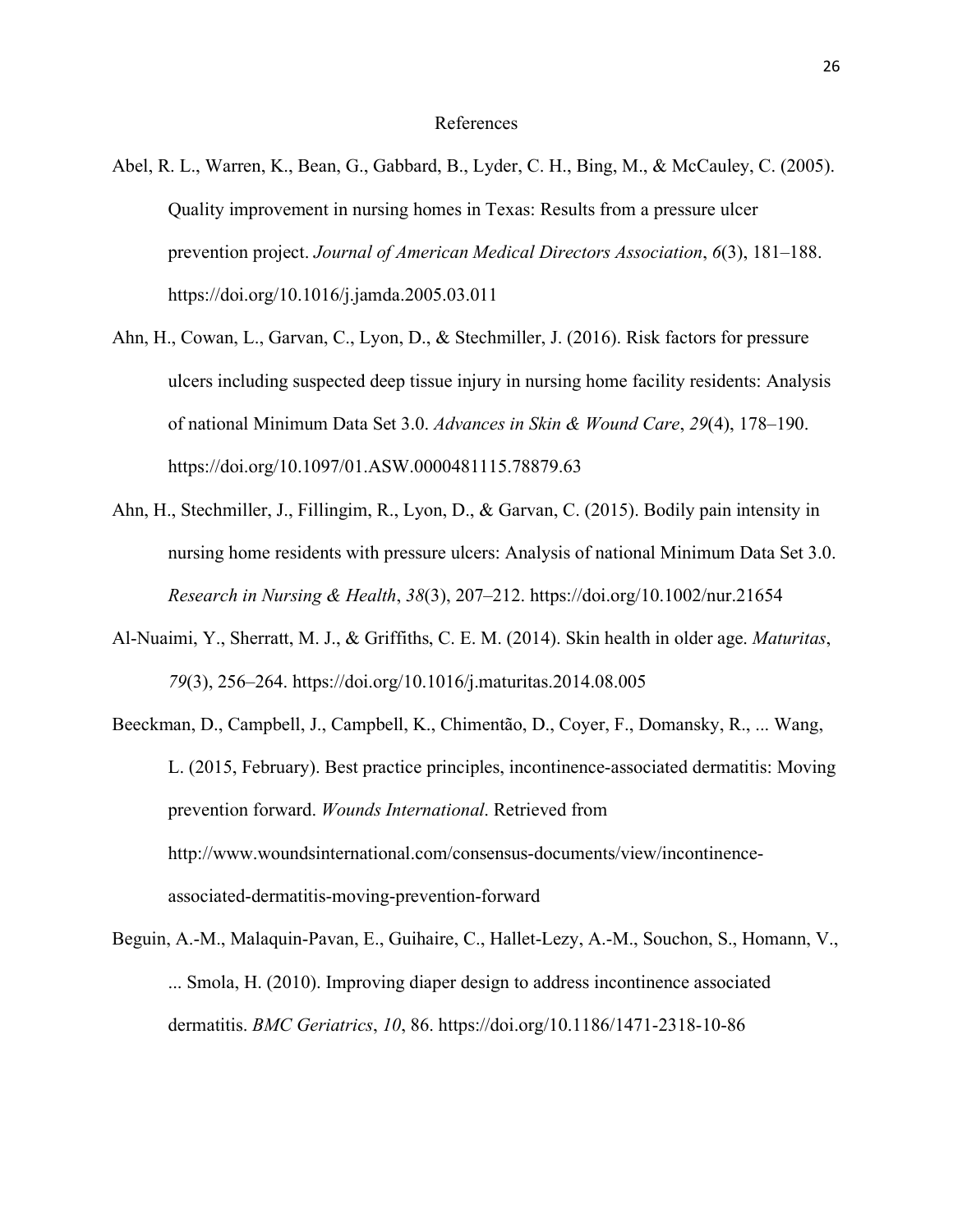- Bergstrom, N., Horn, S. D., Smout, R. J., Bender, S. A., Ferguson, M. L., Taler, G., ... Voss A. C. (2005). The national pressure ulcer tong-term care study: Outcomes of pressure ulcer treatments in long-term care. *Journal of the American Geriatrics Society*, *53*(10), 1721– 1729. https://doi.org/10.1111/j.1532-5415.2005.53506.x
- Bergstrom, N., Smout, R., Horn, S., Spector, W., Hartz, A., & Limcangco, M. R. (2008). Stage 2 pressure ulcers healing in nursing homes. *Journal of the American Geriatrics Society*, *56*(7), 1252–1258. https://doi.org/10.1111/j.1532-5415.2008.01765.x
- Bliss, D. Z., Gurvich, O. V., Mathiason, M. A., Eberly, L. E., Savik, K., Harms, S., ...Virnig, B. (2016). Prevention of incontinence-associated skin damage in nursing homes: Disparities and predictors. *Western Journal of Nursing Research*, *39*(5), 643–659. https://doi.org/10.1177/0193945916666065
- Carville, K., Lewin, G., Newall, N., Haslehurst, P., Michael, R., Santamaria, N., & Roberts, P. (2007). STAR: A consensus for skin tear classification. *Primary Intention*, *15*(1), 18–28.
- Charkoudian, N. (2003). Skin blood flow in adult human thermoregulation: How it works, when it does not, and why. *Mayo Clinic Proceedings*, *78*(5), 603–612. https://doi.org/10.4065/78.5.603
- Egert, M., & Simmering, R. (2016). The microbiota of the human skin. In A. Schwiertz (Ed.), *Advances in Experimental Medicine and Biology: Vol. 902. Microbiota of the human body. Implications in health and disease* (pp. 61–81). Cham, Switzerland: Springer International. https://doi.org/10.1007/978-3-319-31248-4\_5
- Emile, M., d'Arripe-Longueville, F., Cheval, B., Amato, M., & Chalabaev, A. (2015). An ego depletion account of aging sterotypes' effects on health-related variables. *Journals of*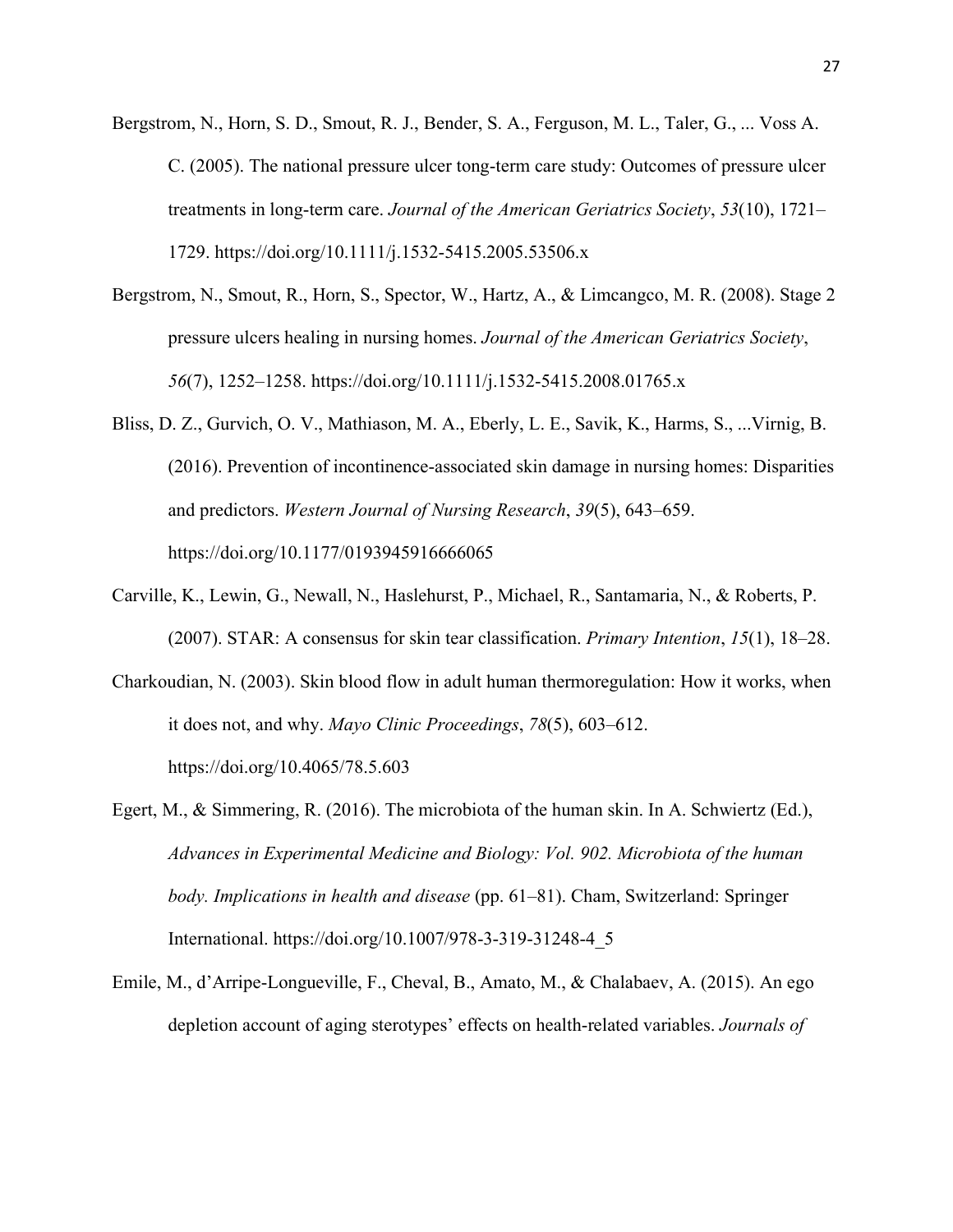*Gerontology: Series B. Psychological Sciences*, *70*(6), 876–885. https://doi.org/10.1093/geronb/gbu168

Farage, M. A., Miller, K. W., Eisner, P., & Maibach, H. I. (2013). Characteristics of the aging skin. *Advances in Wound Care, 2*(1), 5-10. https://doi.org/10.1089/wound.2011.0356

Ferrah, N., Murphy, B. J., Ibrahim, J. E., Bugeha, L. C., Winbolt, M., LoGuidici, D., ... Ranson, D. L. (2015). Resident-to-resident physical aggression leading to injury in nursing homes: A systematic review. *Age and Aging*, *44*(3), 356–364. https://doi.org/10.1093/ageing/afv004

- Gorina, Y., Schappert, S., Bercovitz, A., Elgaddal, N., & Kramarow, E. (2014). *Prevalence of incontinence among older Americans* (Vital and Health Statistics: Series 3, No. 36). Retrieved from https://www.cdc.gov/nchs/data/series/sr\_03/sr03\_036.pdf
- Gray, M., McNichol, L., & Nix, D. (2016). Incontinence-associated dermatitis, progress, promises, and ongoing challenges. *Journal of Wound, Ostomy and Continence Nursing*, *43*(2), 188–192. https://doi.org/10.1097/WON.0000000000000217
- Hardy, M. A. (1990). A pilot study of the diagnosis and treatment of impaired skin integrity: Dry skin in older persons. *Nursing Diagnosis*, *1*(2), 57–63. https://doi.org/10.1111/j.1744- 618X.1990.tb00238.x
- Hong, J., Buddenkotte, J., Berger, T. G., & Steinhoff, M. (2011). Management of itch in atopic dermatitis. *Seminars in Cutaneous Medicine and Surgery*, *30*(2), 71–86. https://doi.org/10.1016/j.sder.2011.05.002
- Kim, E. K., Kim, H. O., Park, Y. M., Park, C. J. , Yu, D. S., & Lee J. Y. (2013). Prevalence and risk factors of depression in geriatric patients with dermatological diseases. *Annals of Dermatology, 25*(3), 278–284. https://doi.org/10.5021/ad.2013.25.3.278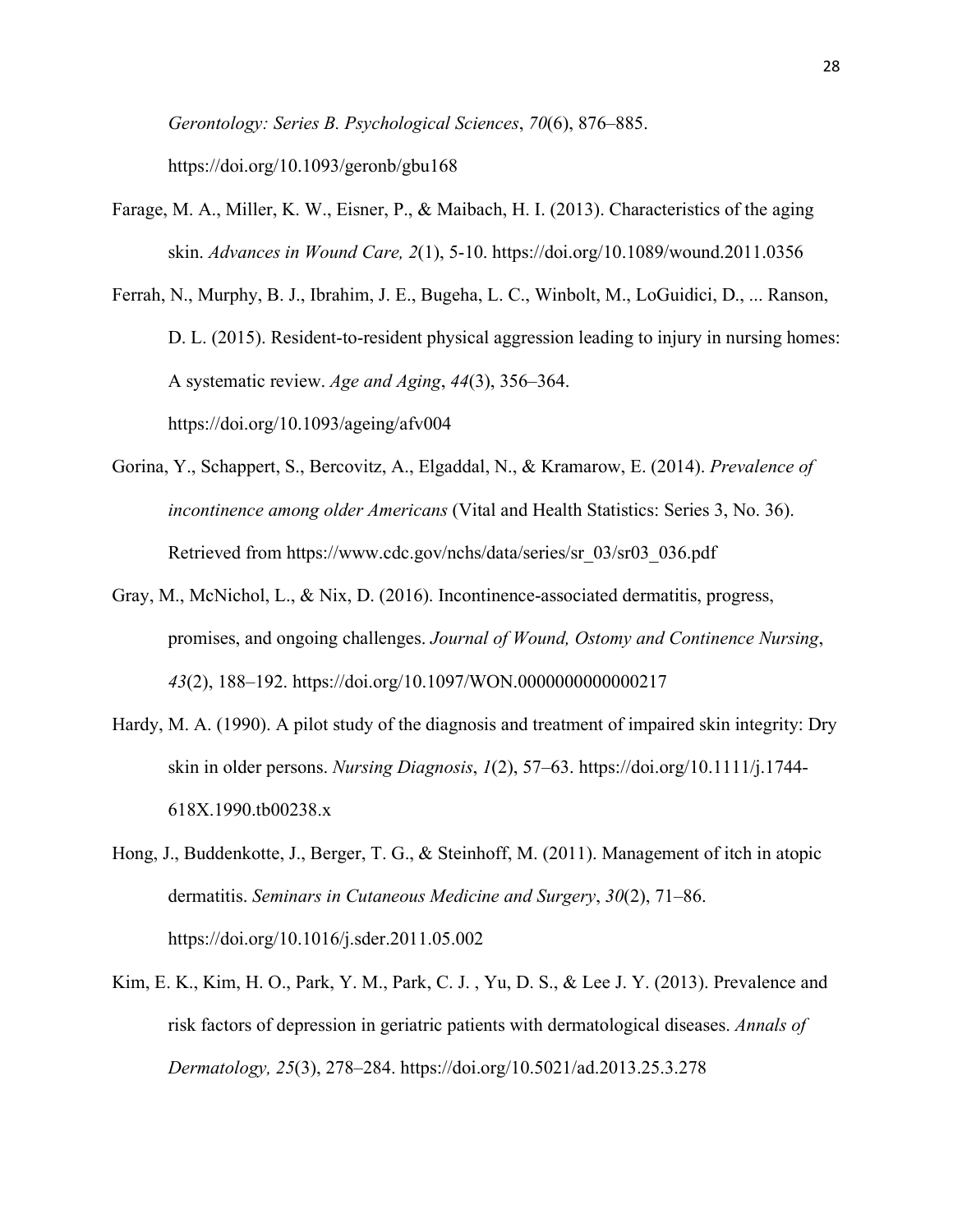Kirkup, M. E. M. (2014). The challenges of elderly skin. *Dermatological Nursing*, *13*(4), 32-36.

- Klein, P. A., & Clark, R. A. F. (1999). An evidence-based review of the efficacy of antihistamines in relieving pruritus in atopic dermatitis. *Archives of Dermatology*, *135*(12), 1522–525. https://doi.org/10.1001/archderm.135.12.1522
- LeBlanc, K., & Baranoski, S. (2011). Skin tears: State of the science. Consensus statements for the prevention, prediction, assessment, and treatment of skin tears. *Advances in Skin & Wound Care, 24*(9, Suppl.), 2–15. https://doi.org/10.1097/01.ASW.0000405316.99011.95
- LeBlanc, K., & Baranoski, S. (2014). International Skin Tear Advisory Panel: Putting it all together, a tool kit to aid in the prevention, assessment using a simplified classification system and treatment of skin tears. *WCET Journal, 34*(1), 12–27.
- LeBlanc, K., Baranoski, S., Christensen, D., Langemo, D., Edwards, K., Holloway, S., ... Woo, K. Y. (2016). The art of dressing selection: A consensus statement on skin tears and best practice. *Advances in Skin & Wound Care, 29*(1), 32–46. https://doi.org/10.1097/01.ASW.0000475308.06130.df
- LeBlanc, K., Baranoski, S., Christensen, D., Langemo, D., Sammon, M. A., Edwards, K., ... Regan, M. (2013). International Skin Tear Advisory Panel: A tool kit to aid in the prevention, assessment, and treatment of skin tears using a simplified classification system. *Advances in Skin & Wound Care, 26*(10), 459–476. https://doi.org/10.1097/01.ASW.0000434056.04071.68
- Lu, S.-H., & Dai, Y.-T. (2009). Normal body temperature and the effects of age, sex, ambient temperature and body mass index on normal oral temperature: A prospective, comparative study. *International Journal of Nursing Studies*, *46*(5), 661–668. https://doi.org/10.1016/j.ijnurstu.2008.11.006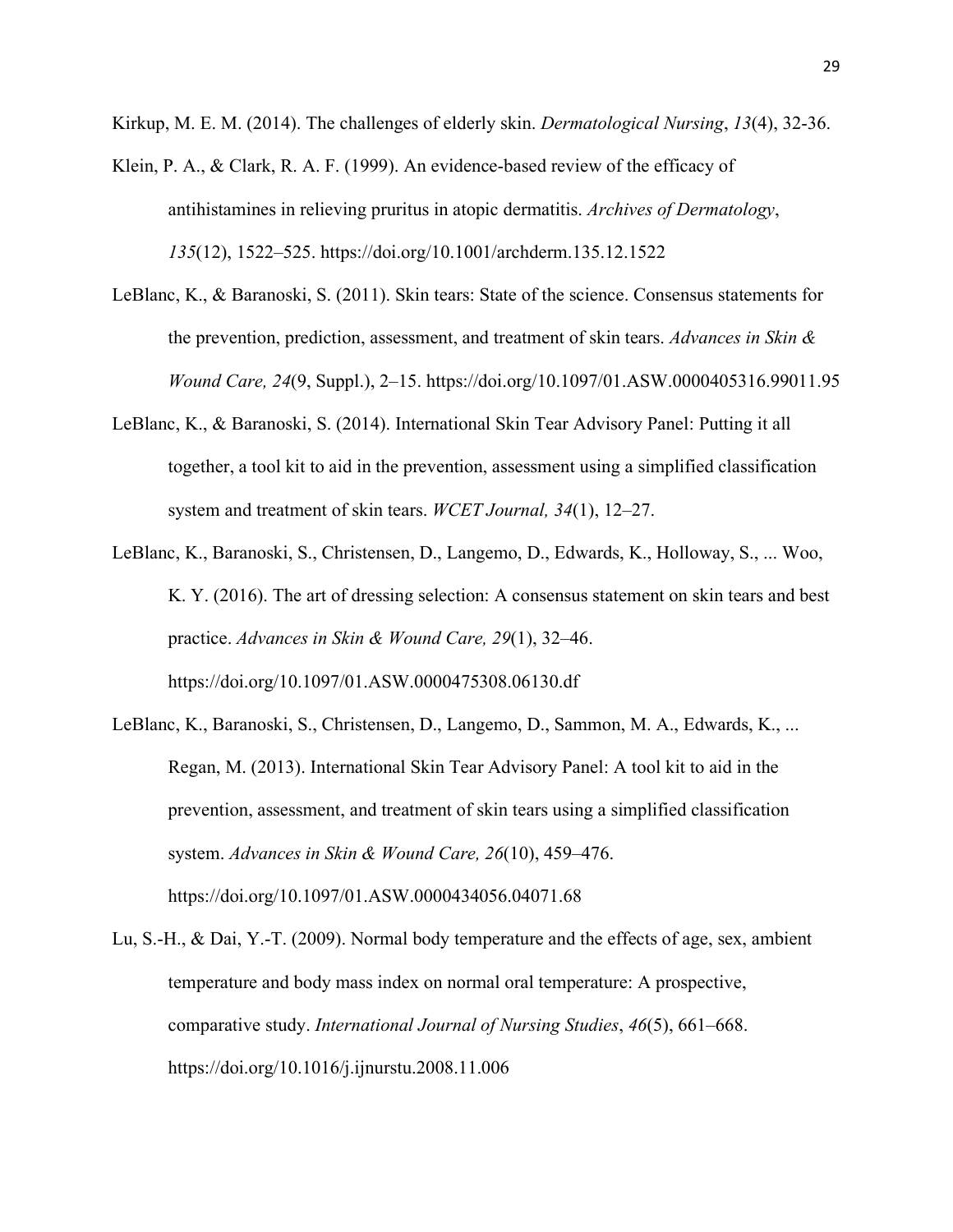- McNichol, L., Lund, C., Rosen, T., & Gray, M. (2013). Medical adhesives and patient safety: State of the science. Consensus statements for the assessment, prevention, and treatment of adhesive-related skin injuries. *Journal of Wound, Ostomy and Continence Nursing, 40*(4), 365–380. https://doi.org/10.1097/WON.0b013e3182995516
- Miller, C. A. (2009). *Nursing for wellness in older adults* (5th ed.). Philadelphia: Wolters Kluwer Health, Lippincott Williams & Wilkins.
- National Pressure Ulcer Advisory Panel, European Pressure Ulcer Advisory Panel, & Pan Pacific Pressure Injury Alliance. (2014). *Prevention and treatment of pressure ulcers: Clinical practice guideline.* Osborne Park, Western Australia: Cambridge Media.
- Pennsylvania Patient Safety Authority (2006). Skin tears: The clinical challenge. *PA-PSRS Patient Safety Advisory*, *3*(3), 1, 5–10. Retrieved from http://patientsafetyauthority.org/ADVISORIES/AdvisoryLibrary/2006/Sep3(3)/Pages/01 b.aspx
- Stephen-Haynes, J., & Carville, K. (2011). Skin tears made easy. *Wounds International*, *2*(4), 1– 6. Retrieved from

http://www.woundsinternational.com/media/issues/515/files/content\_10142.pdf

- Taylor, M. (2014). The management of dry skin in the elderly. *Podiatry Review*, *71*(2), 21–23. Retrieved from https://issuu.com/iocp/docs/march-april\_podiatry\_review\_-\_final\_
- Texas Department of State Health Services. (2015, January 1). *Preventable adverse event (PAE) reporting schedule.* Retrieved from http://www.dshs.texas.gov/IDCU/health/preventableadverse-events/TxHSN-PAE-Reporting-

Schedule.aspx?terms=PAE%20reporting%20schedule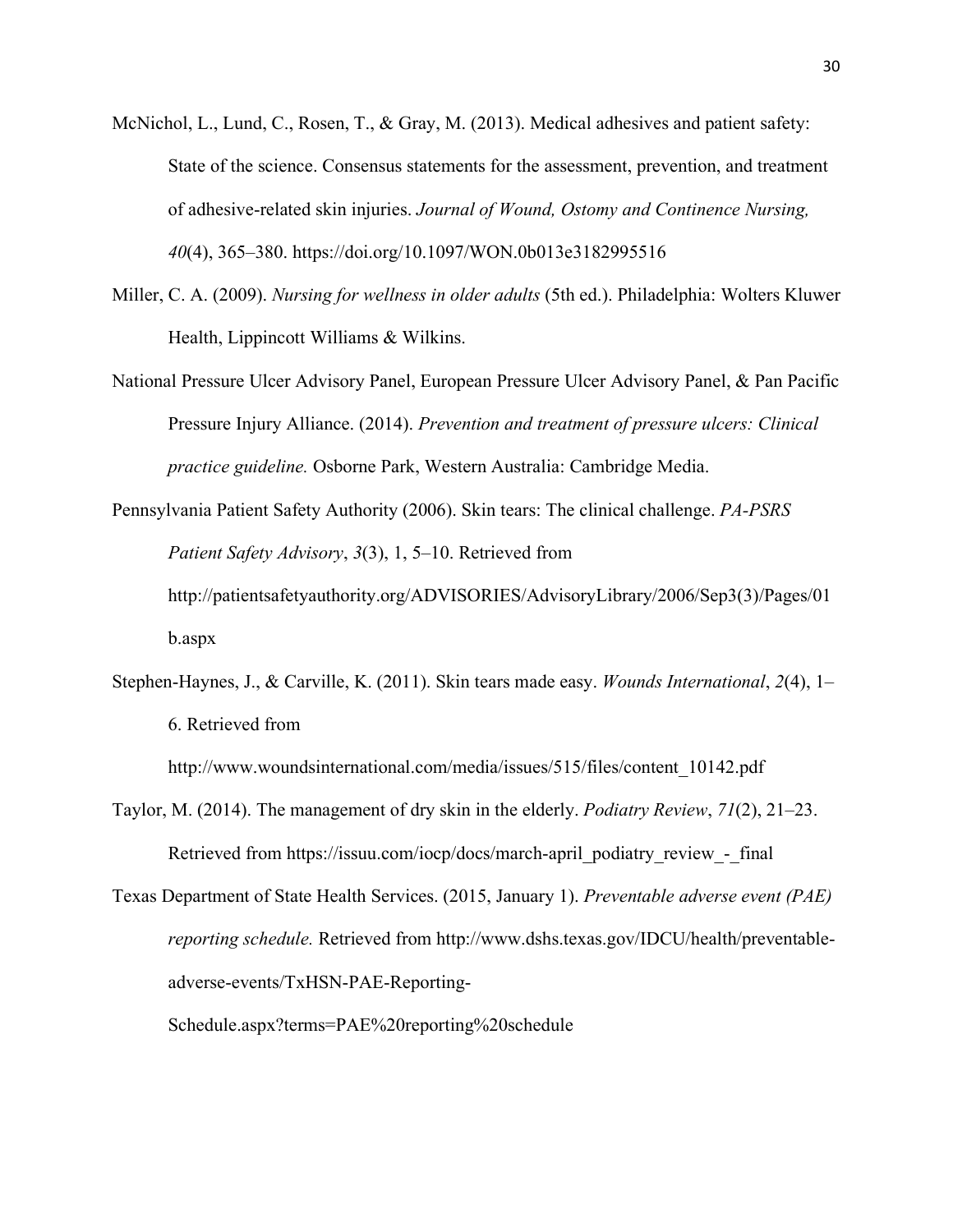- Valdes-Rodriguez, R., Stull, C., & Yosipovitch, G. (2015). Chronic pruritus in the elderly: Pathophysiology, diagnosis and management. *Drugs & Aging*, *32*, 201–215. https://doi.org/10.1007/s40266-015-0246-0
- Waalan, J., & Buxbaum, J. N. (2011). Is older colder or colder older? The association of age with body temperature in 18,630 individuals. *Journals of Gerontology: Series A. Biological Sciences*, *66A*(5), 487–492. https://doi.org/10.1093/gerona/glr001
- Waller, J. M., & Maibach, H. I. (2005). Age and skin structure and function, a quantitative approach (I): Blood flow, pH, thickness, and ultrasound echogenicity. *Skin Research & Technology*, *11*(4), 221–235. https://doi.org/10.1111/j.0909-725X.2005.00151.x
- White, M. W., Karam, S., & Cowell, B. (1994). Skin tears in frail elders: A practical approach to prevention. *Geriatric Nursing*, *15*(2), 95–99. Retrieved from http://www.gnjournal.com/article/S0197-4572(09)90025-8/pdf

Appendix A: International NPUAP/EPUAP Pressure Ulcer Classification System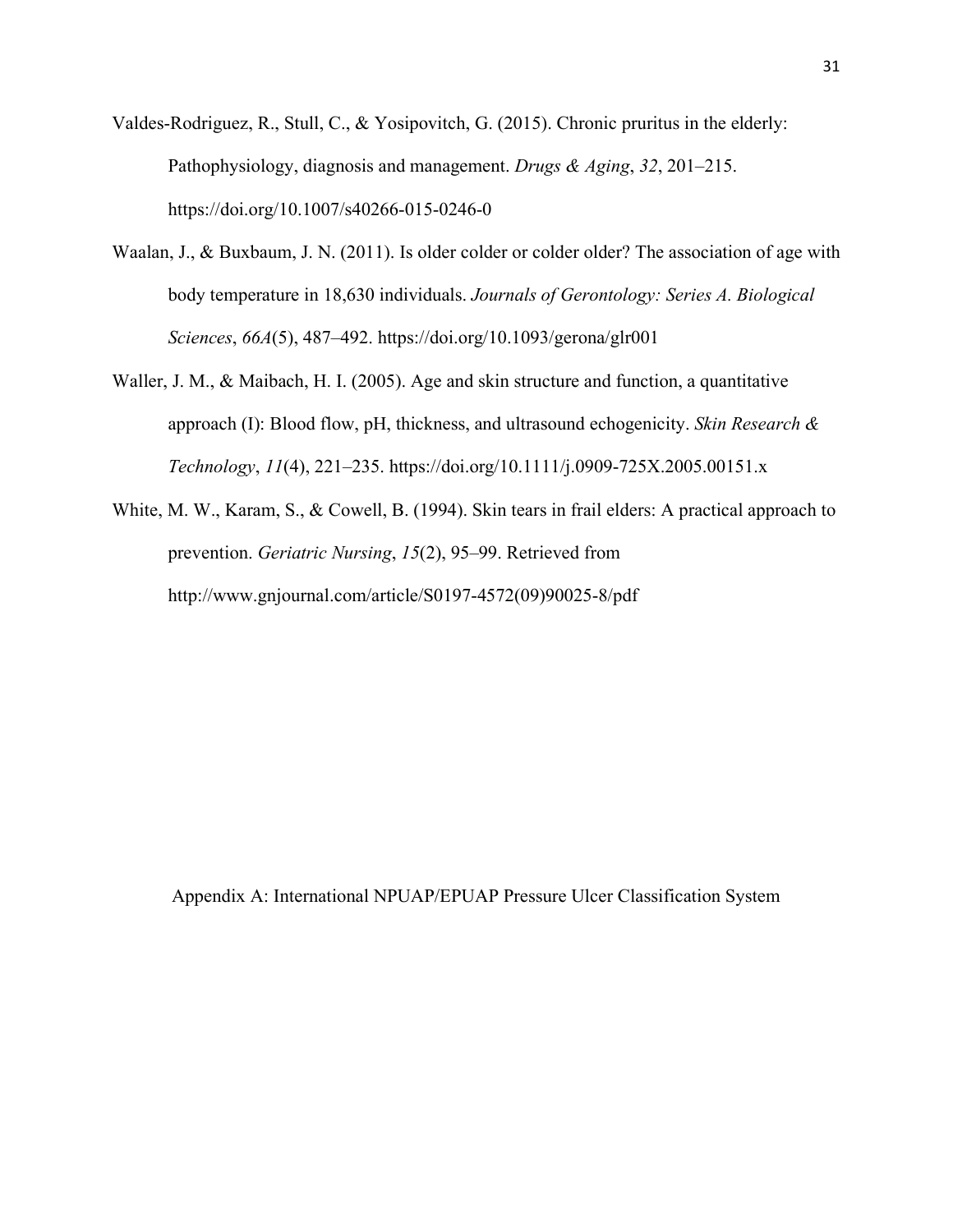Appendix B: PUSH Tool